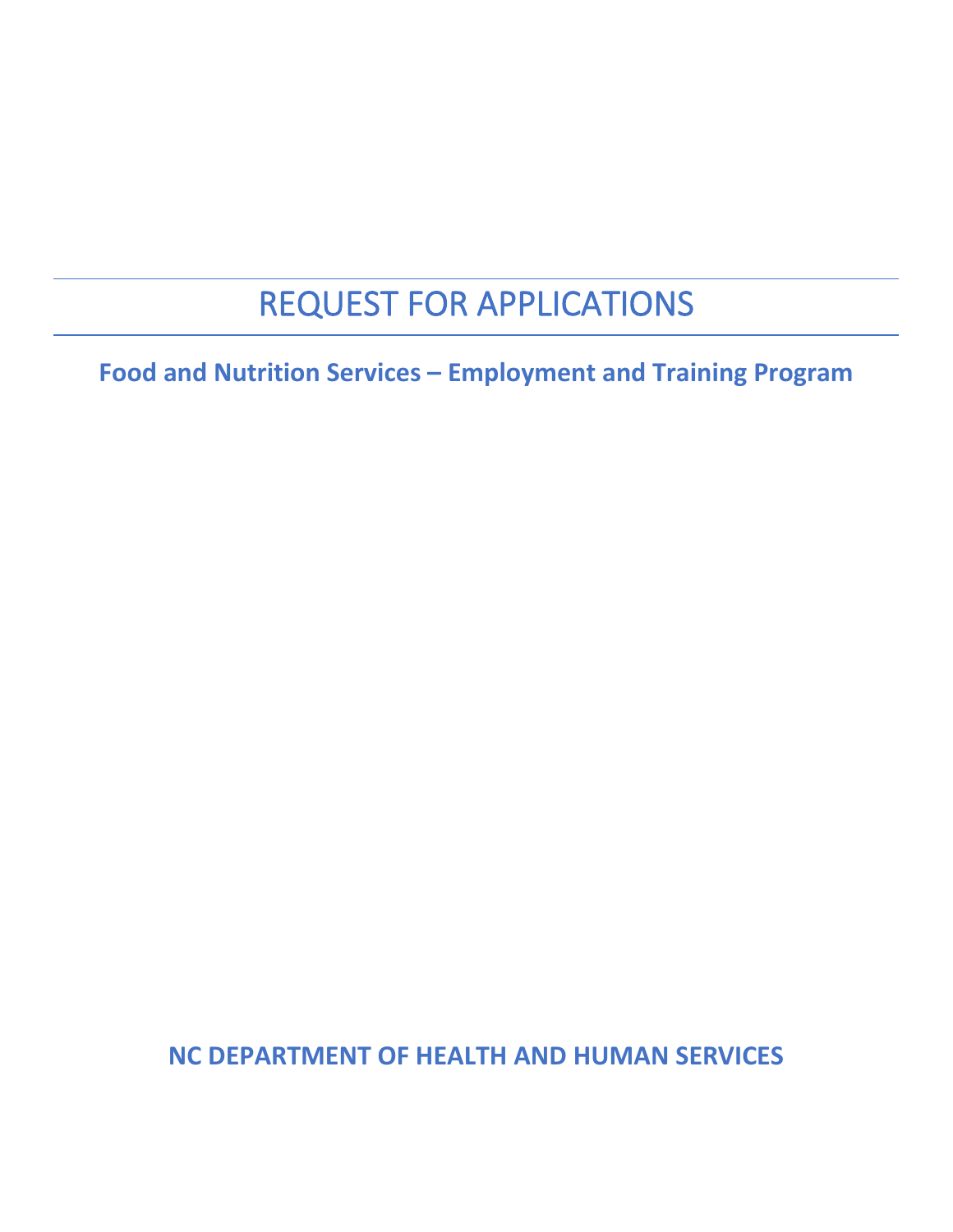# **North Carolina Department of Health and Human Services REQUEST FOR APPLICATIONS**

# **Food and Nutrition Services - Employment and Training Program**

| <b>RFA Posted</b>                              | Thursday, May 2, 2022                                              |                                        |                      |  |  |
|------------------------------------------------|--------------------------------------------------------------------|----------------------------------------|----------------------|--|--|
| <b>Questions Due</b>                           |                                                                    | Wednesday, May 18, 2022 at 5:00 pm EDT |                      |  |  |
| <b>Applications Due</b>                        |                                                                    | Thursday, June 30, 2022 at 5:00 pm EDT |                      |  |  |
| <b>Anticipated Notice of Award</b>             | August 30, 2022                                                    |                                        |                      |  |  |
| <b>Anticipated Performance</b><br>Period       | October 1, 2022 – September 30, 2023                               |                                        |                      |  |  |
| <b>Service</b>                                 | Food and Nutrition Services – Employment and Training Program      |                                        |                      |  |  |
| <b>Issuing Agency</b>                          | North Carolina Department of Health and Human Services<br>(NCDHHS) |                                        |                      |  |  |
| <b>E-mail Applications and</b><br>Questions to | <b>FNS Employment &amp;</b><br><b>Training Team</b>                | Email                                  | FNSEandT@dhhs.nc.gov |  |  |

**THIS REQUEST FOR APPLICATIONS (RFA)** advertises the Department's need for the services described herein and solicits applications offering to provide those services pursuant to the specifications, terms and conditions specified herein. All applications received shall be treated as offers to contract. If the Department decides to accept an application, an authorized representative of the Department will sign in the space provided below. Acceptance shall create a contract that is effective as specified below.

**THE UNDERSIGNED HEREBY SUBMITS THE FOLLOWING APPLICATION AND CERTIFIES THAT:** (1) he or she is authorized to bind the named Contractor to the terms of this RFA and Application; (2) the Contractor hereby offers and agrees to provide services in the manner and at the costs described in this RFA and Application; (3) this Application shall be valid for 60 days after the end of the application period in which it is submitted.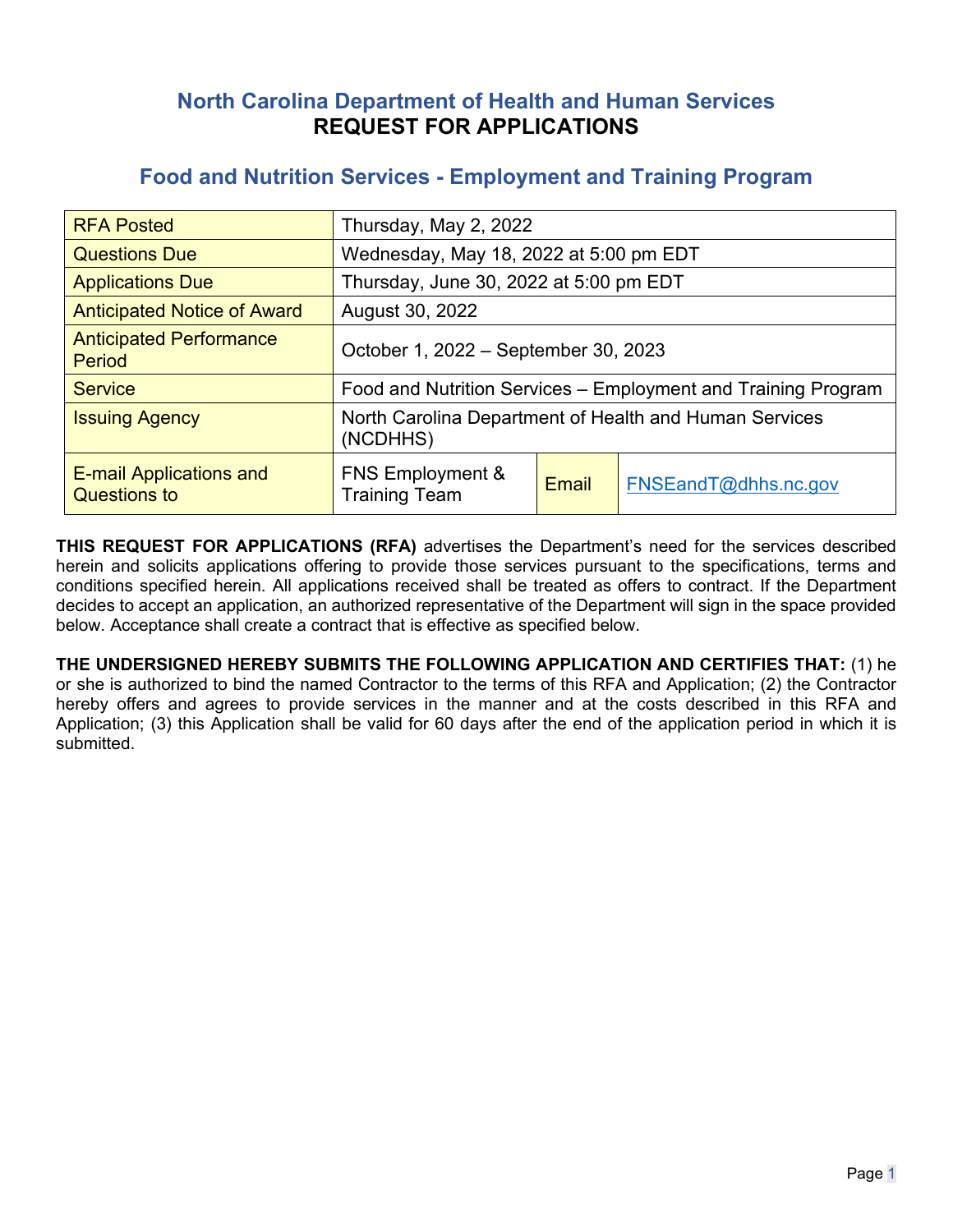# **Unsigned or Incomplete Applications Shall Be Returned Without Being Reviewed**

# **To Be Completed by Contractor:**

| <b>Contractor Name:</b>                    | Catchment Area #:   |
|--------------------------------------------|---------------------|
| <b>Contractor's Street Address:</b>        | E-Mail Address:     |
| City, State & Street Address Zip:          | Telephone Number:   |
| Areas/Counties to be Served:               | Agency Website:     |
| <b>EIN Number:</b>                         | Fax Number:         |
| Name & Title of Authorized Representative: | <b>DUNS Number:</b> |
| Signature of Authorized Representative:    | Date:               |

| <b>NOTICE OF AWARD/FOR NCDHHS USE ONLY:</b> Application accepted and Contract #<br>awarded |                                                                                                                 |  |  |  |
|--------------------------------------------------------------------------------------------|-----------------------------------------------------------------------------------------------------------------|--|--|--|
|                                                                                            | on the Contract shall begin on the contract shall begin on the state of the state of the contract shall begin o |  |  |  |
|                                                                                            |                                                                                                                 |  |  |  |
| By:                                                                                        |                                                                                                                 |  |  |  |
|                                                                                            | <b>Signature of Authorized Representative</b>                                                                   |  |  |  |
|                                                                                            |                                                                                                                 |  |  |  |
|                                                                                            | <b>Printed Name of Authorized Representative</b>                                                                |  |  |  |
|                                                                                            |                                                                                                                 |  |  |  |
|                                                                                            | <b>Title of Authorized Representative</b>                                                                       |  |  |  |
|                                                                                            |                                                                                                                 |  |  |  |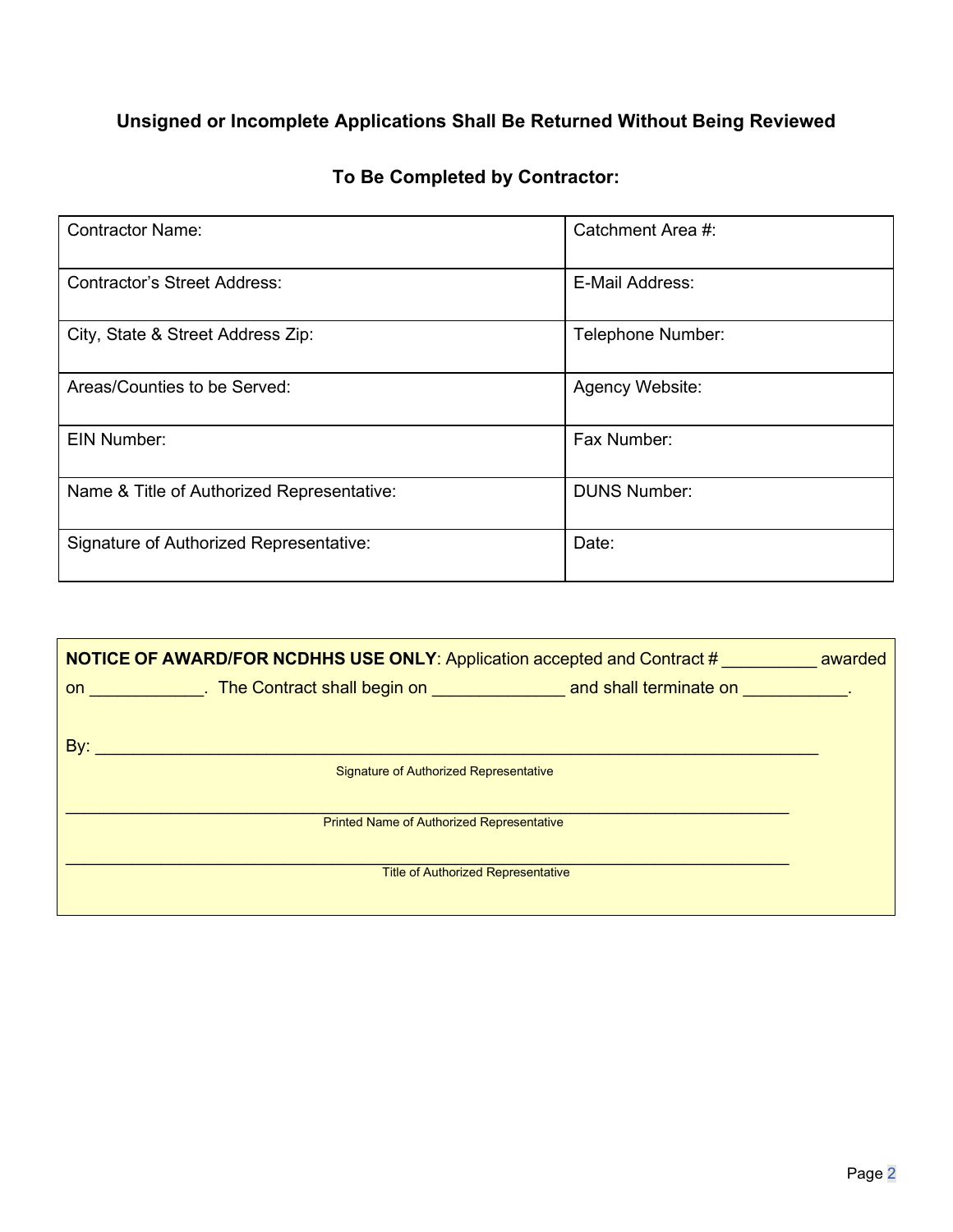# **Table of Contents**

| SECTION E. GENERAL INFORMATION ON SUBMITTING APPLICATIONS12-13 |  |
|----------------------------------------------------------------|--|
|                                                                |  |
|                                                                |  |
|                                                                |  |
|                                                                |  |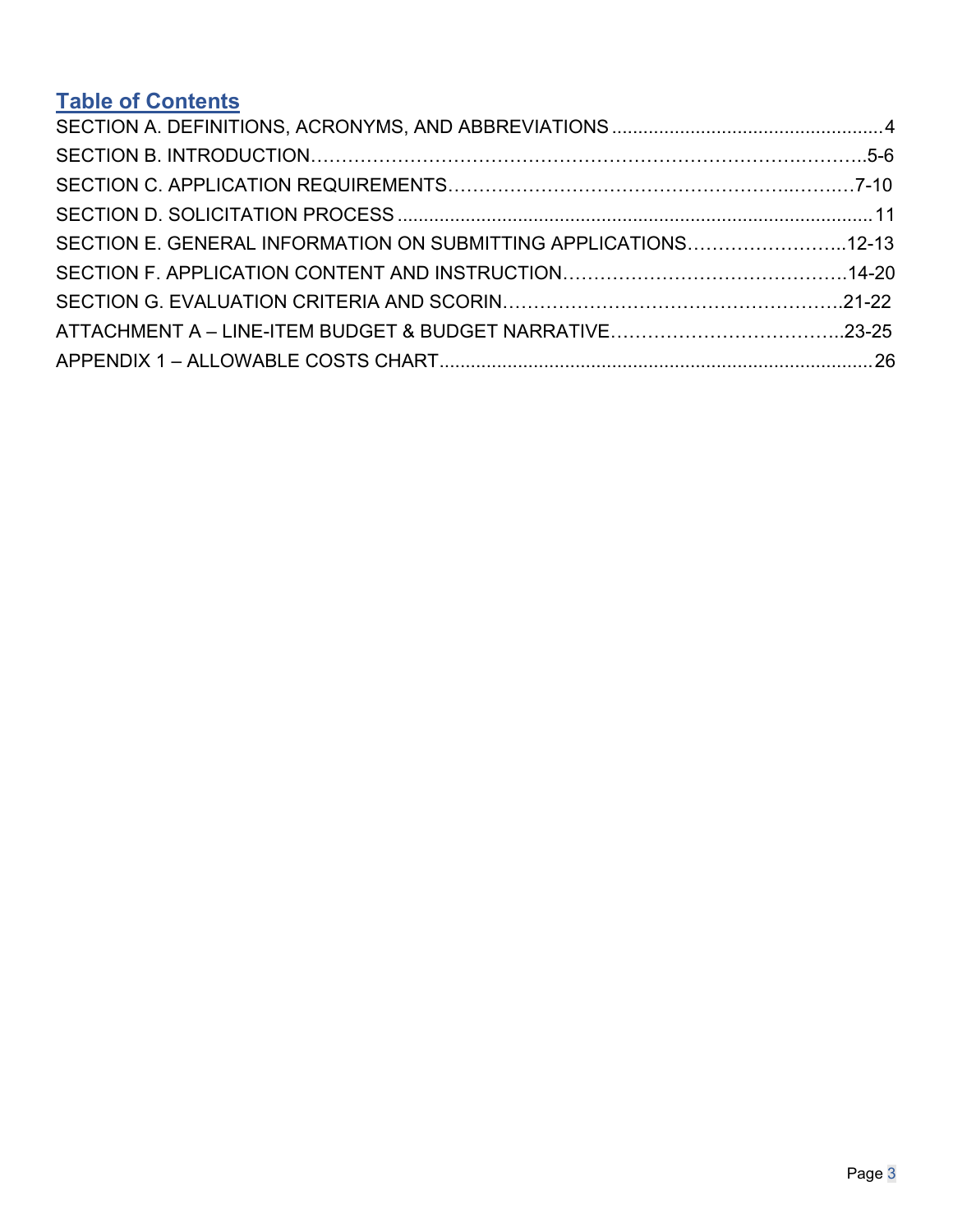# <span id="page-4-0"></span>**SECTION A. DEFINITIONS, ACRONYMS, AND ABBREVIATIONS**

### **Definitions, Acronyms, and Abbreviations**

- **Able-Bodied Adult Without Dependents (ABAWD)** An ABAWD is an Able-Bodied Adult between ages 18 and 49 who receive SNAP benefits without child/ren in the FNS household and does not meet any other exemptions. Local DSS staff determines if a person is deemed an ABAWD.
- **Adult Basic Education (ABE)**
- **Applicants –** Applicants refers to the organizations applying for FNS E&T funding in the RFA.
- **Code of Federal Regulations (CFR)**
- **Community Based Organization (CBO)**
- **Community College (CC)**
- **Component –** Specific allowable services offered for the FNS E&T program
- **Contractor** The person or company that undertakes a contract to provide materials or labor to perform a service or do a job.
- **Employment & Training (E&T)**
- **English as a Second Language (ESL)**
- **Federal Fiscal Year (FFY**) The Federal Fiscal Year runs from October 1 through September 30.
- **Food and Nutrition Act of 2008 (The Act)**
- **Food and Nutrition Services benefits (FNS)**  North Carolina DHHS DSS SNAP benefits.
- **Full Time Equivalent (FTE)**
- **General Education Diploma (GED)**
- **Local County - Department of Social Services (DSS)**
- **Office of Management and Budget (OMB)**
- **Recipients – Recipients refers to people who are currently receiving SNAP benefits under North Carolina's Food & Nutrition Services program.**
- **Supplemental Nutrition Assistance Program (SNAP)**  Food nutrition benefits; Previously known as the food stamp program.
- **Temporary Assistance for Needy Families (TANF, also known as Work First)**
- **United States Department of Agriculture, Food Nutrition Services (USDA FNS)**  Federal agency that administers the SNAP program.
- **Workforce Investment and Opportunity Act (WIOA)** Includes job training services that are developed, managed, and administered by State agencies, local governments, and the business community. Activities include basic skills training (GED, literacy), occupational skills training, on–the–job training, work experience, job search assistance, and basic readjustment services.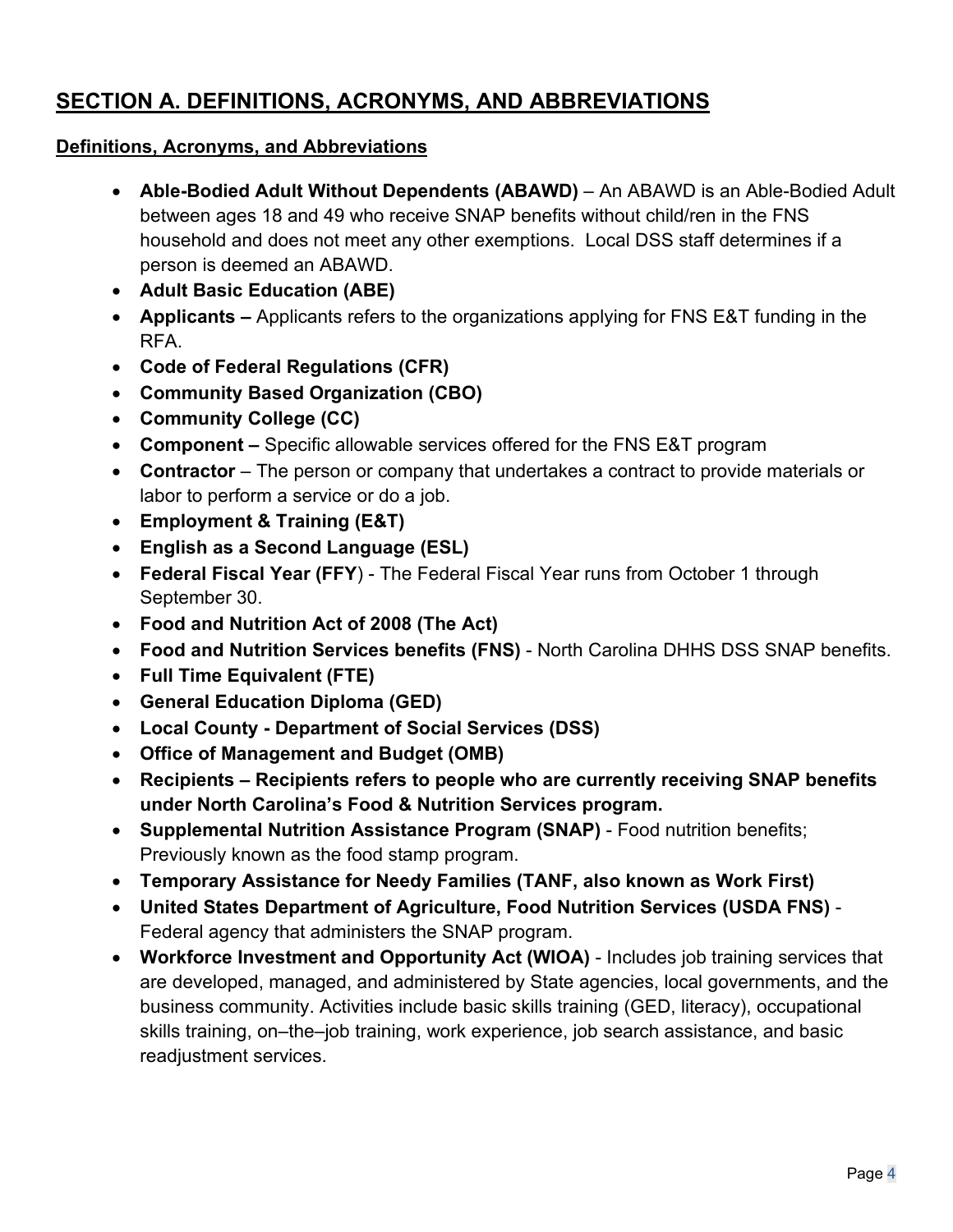# <span id="page-5-0"></span>**SECTION B. INTRODUCTION**

#### **1. Introduction**

In 1987, Congress established the Food Stamp Employment and Training (E&T) Program to assist able-bodied, food stamp recipients in obtaining employment. The food stamp program is now nationally known as the Supplemental Nutrition Assistance Program (SNAP). North Carolina's SNAP is known as Food and Nutrition Services (FNS).

The FNS E&T program helps FNS participants gain skills and find work that moves them forward to self-sufficiency. Through FNS E&T, FNS participants have access to training and support services to help them enter or advance in the workforce. These programs also help to reduce barriers to work by providing support services – such as transportation and child care – as participants prepare for and obtain employment. Each state is required to operate a FNS E&T program and receives federal funding annually to operate and administer the program.

#### **2. Purpose**

The North Carolina Department of Health and Human Services ("NCDHHS" or "Department") is soliciting applications for organizations to provide job-driven, skills-based training to eligible FNS recipients that leads to gainful employment.

#### 3. **Background**

The FNS E&T program is part of the national SNAP program, administered by the United States Department of Agriculture (USDA) FNS. NCDHHS is the state agency that oversees the FNS E&T Program and is responsible for implementing the policies. Local county departments of social services (DSS) conduct activities directly related to recipients. E&T partners are agencies that contract directly with the Department to operate any portion of the E&T program.

Program participation is not mandatory and is administered via community-based and community college partnerships that are developed on a voluntary basis. The fiscal portion of the partnerships are required to comply with the Code of Federal Regulations (CFR) Title 2 Part 200.

#### **4. Funding Source, Award Amounts, and Grant Term**

- Individual agencies may only submit ONE application.
- It is anticipated that approximately 25 awards will be made through this RFA.
- **Applicants must provide a 50% match using non-federal funds.** The Department will passthrough the 50% Federal reimbursement funds to the applicant on a cost-reimbursement basis. No up-front or advance payments will be provided.
- The grant cycle will be for one year beginning October 1, 2022 through September 30, 2023. Contract renewal will be required annually and will be based on the availability of funding, contractor performance and contractual compliance. No carry over of unexpended funds is allowed from one federal fiscal year to another.
- Applicants must comply with cost parity and non-supplanting of funding requirements in accordance with USDA guidelines. Federal funds must not be used to supplant non-federal funds being used for existing services and activities.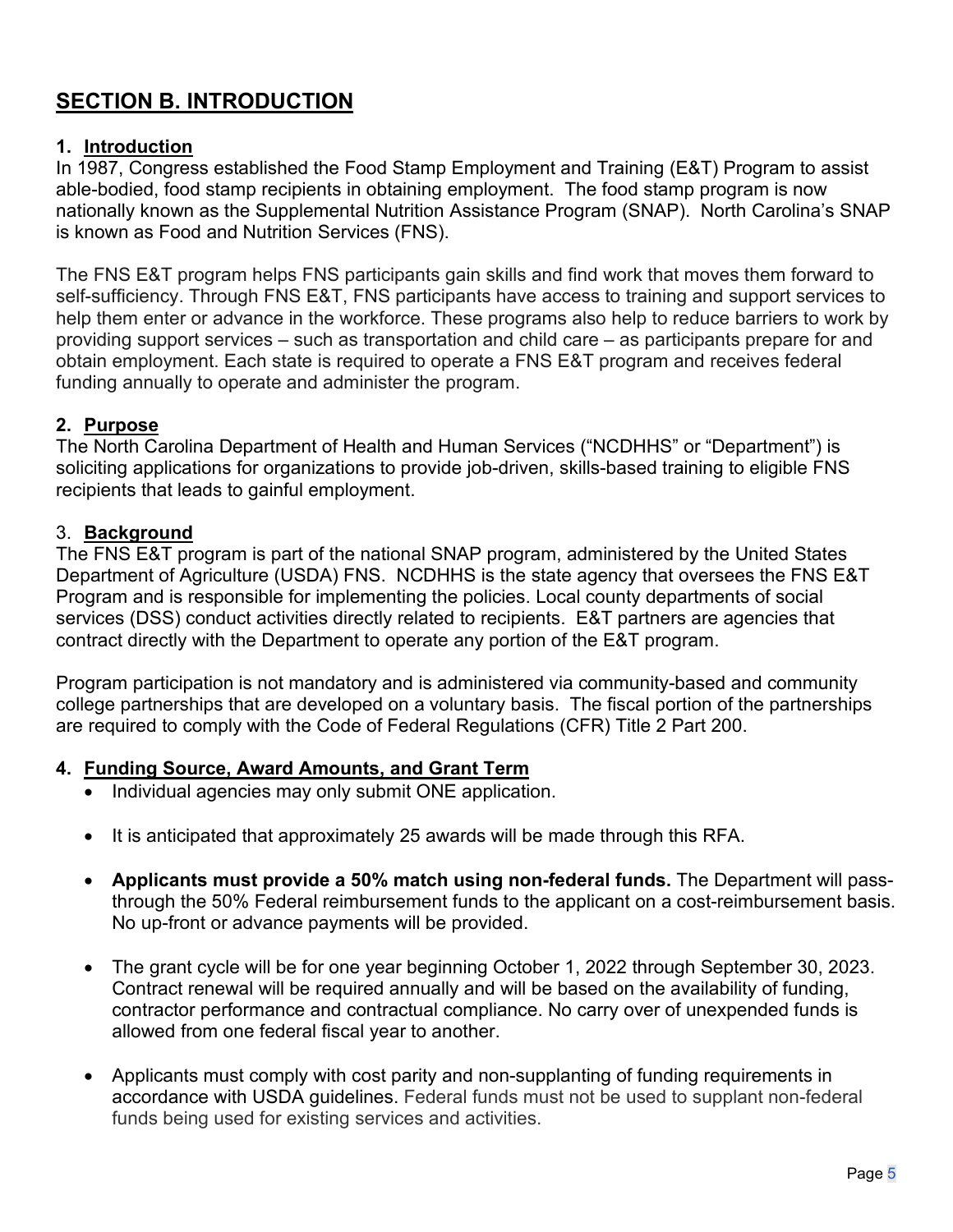- **Indirect Costs:** Selected organizations may request up to 10% in indirect costs on the modified total direct costs (unless the applicant has a current federally negotiated indirect cost rate). The approved federally negotiated indirect cost rate letter must be submitted with the application. These costs are included as part of the total amount awarded.
- **Allowable costs:** Allowable costs must be necessary and reasonable to provide the services. For more information about allowable costs, please see the 2 CFR Part 200 Subpart E - Uniform Administrative Requirements, Cost Principles, and Audit Requirements for Federal Awards [\(https://www.ecfr.gov/current/title-2/subtitle-A/chapter-II/part-200/subpart-E\)](https://www.ecfr.gov/current/title-2/subtitle-A/chapter-II/part-200/subpart-E). A cost is reasonable if, in its nature and amount, it does not exceed that which a prudent person would pay under the circumstances prevailing at the time the decision was made to incur this cost. Necessary costs are incurred to carry out essential functions, cannot be avoided without adversely affecting program operation, and do not duplicate existing efforts. E&T funds may not be used for FNS eligibility determination, sanction activities, recipient wages, or meals eaten away from home.

If a service is offered at no cost to non-E&T recipients and it is not allocated to any other grant, an applicant cannot charge the E&T program for this service. For example, a YMCA center has a computer lab open to the public at no charge. The YMCA does not cost allocate the operating expenses of this lab to any grant. If an FNS E&T recipient uses this computer lab, the YMCA cannot charge the E&T program because no one else is charged for lab use. The services provided by an E&T applicant are reimbursable if the cost of these services is allowable and consistently charged to the general public or to other grants.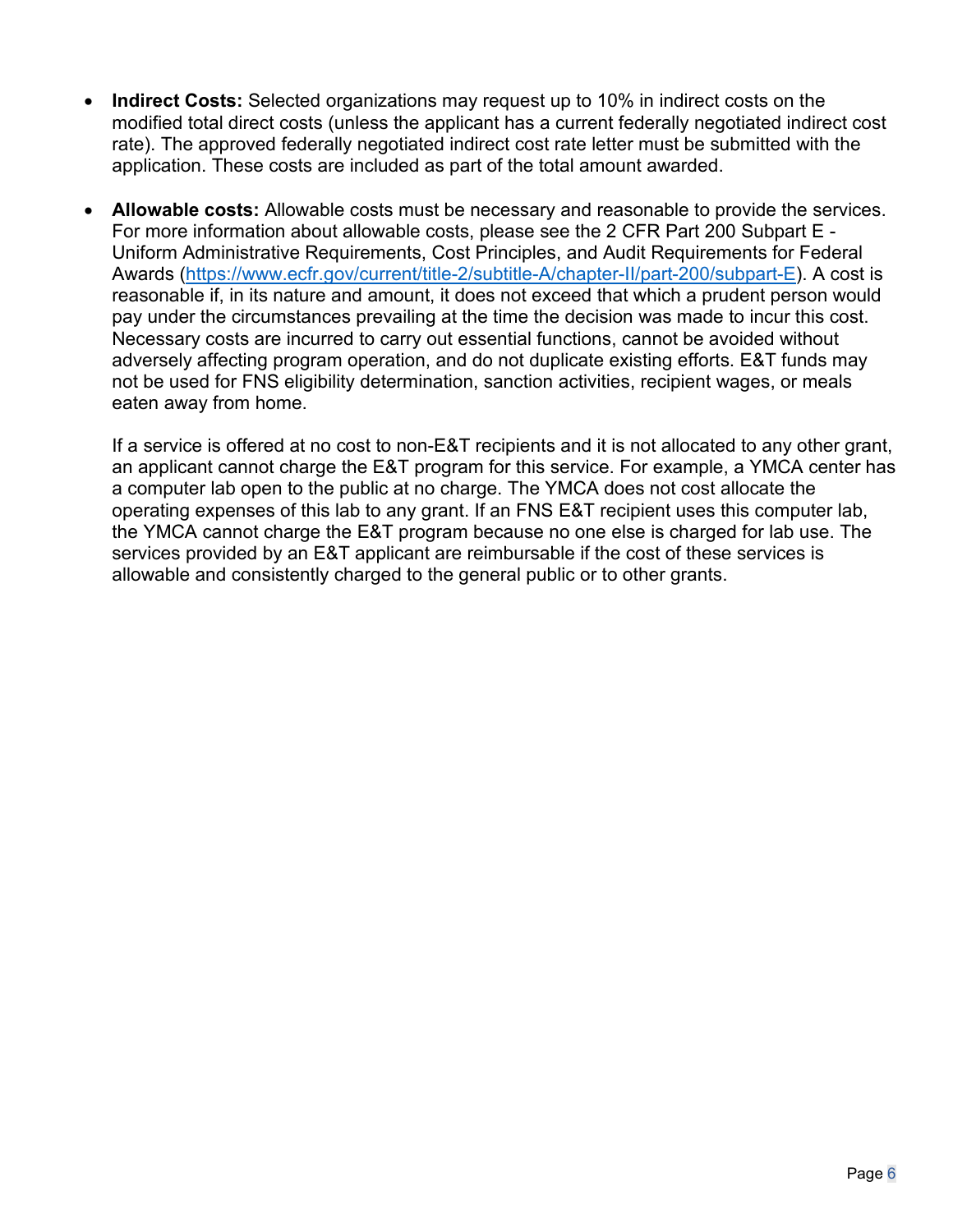# <span id="page-7-0"></span>**SECTION C. APPLICATION REQUIREMENTS**

### **1. Applicant Eligibility Requirements**

An Applicant for this RFA must meet the following requirements:

- 1) Provide a non-federal 50% match which includes funding for recipient expenses
- 2) Any organization that is duly incorporated and registered under NC Statutes is eligible to apply if they meet the following requirements:
	- a. Applicants have completed registration with the [NC Secretary of State.](https://www.sosnc.gov/Guides/launching_a_business)
	- b. Applicants' Employer Identification Number (EIN) and registration with the Secretary of State must be consistent with both the name of agency and the EIN provided on the Family Support Application.
	- c. Applicants and subcontractors follow [E-Verify](https://www.e-verify.gov/) requirements found in [HB36](https://www.ncleg.net/Sessions/2011/Bills/House/PDF/H36v8.pdf) & [HB786,](https://www.ncleg.net/Sessions/2013/Bills/House/HTML/H786v6.html) which requires employers with 25 or more employees to verify the work authorization of new employees working 9 months or more in a 12-month period through E Verify. This law also requires Contractors and Subcontractors of public agencies to comply with [Article 2: Chapter 64 of the NC General Statutes: Verification of Work Authorization](http://www.ncleg.net/EnactedLegislation/Statutes/HTML/ByArticle/Chapter_64/Article_2.html) requirements.
	- d. If applicable, applicants must have an Internal Revenue Service (IRS) tax-exempt letter on file or must submit their tax-exempt letter with their application.
	- e. All subcontractors must be approved by NCDHHS. Applicants who propose to subcontract services must describe the services to be provided by the subcontractor.
	- f. Services performed by the contractor shall not be duplicative of services performed by the subcontractor.

# **2. Scope of Work**

Annually, the FNS E&T Program is awarded an allotment of federal funds to administer the program. FNS E&T funds are used to assist FNS recipients aged 16 and beyond, with a desire to work, in finding employment and/or education and training opportunities that lead to sustainable employment. All non-exempt FNS recipients must register to work. These work requirements can be found at: [https://www.fns.usda.gov/snap/work-requirements.](https://www.fns.usda.gov/snap/work-requirements) The E&T Program must include at least one of the following specific services or components:

### *Non-Education, Non-Work Components*

- $\circ$  Supervised Job Search Training strives to enhance job readiness skills by providing instruction in job seeking techniques. It may consist of job skills assessments, job placement services, or other direct training or support activities. Other activities may include resume writing workshops and learning to use online job search tools.
- $\circ$  Job Retention Services provide support services for up to 90 days to recipients who have secured employment. Only recipients who have received other employment/ training services under the E&T program are eligible for job retention services. Job retention reimbursements must be reasonable and necessary and can include clothing required for the job, equipment or tools required for a job, relocation expenses, transportation and child care.

# *Education Components*

- o Basic Education and/or Foundational Skills Instruction (includes High School Equivalency programs)
- o Career and/or Technical Education Programs or Other Vocational Training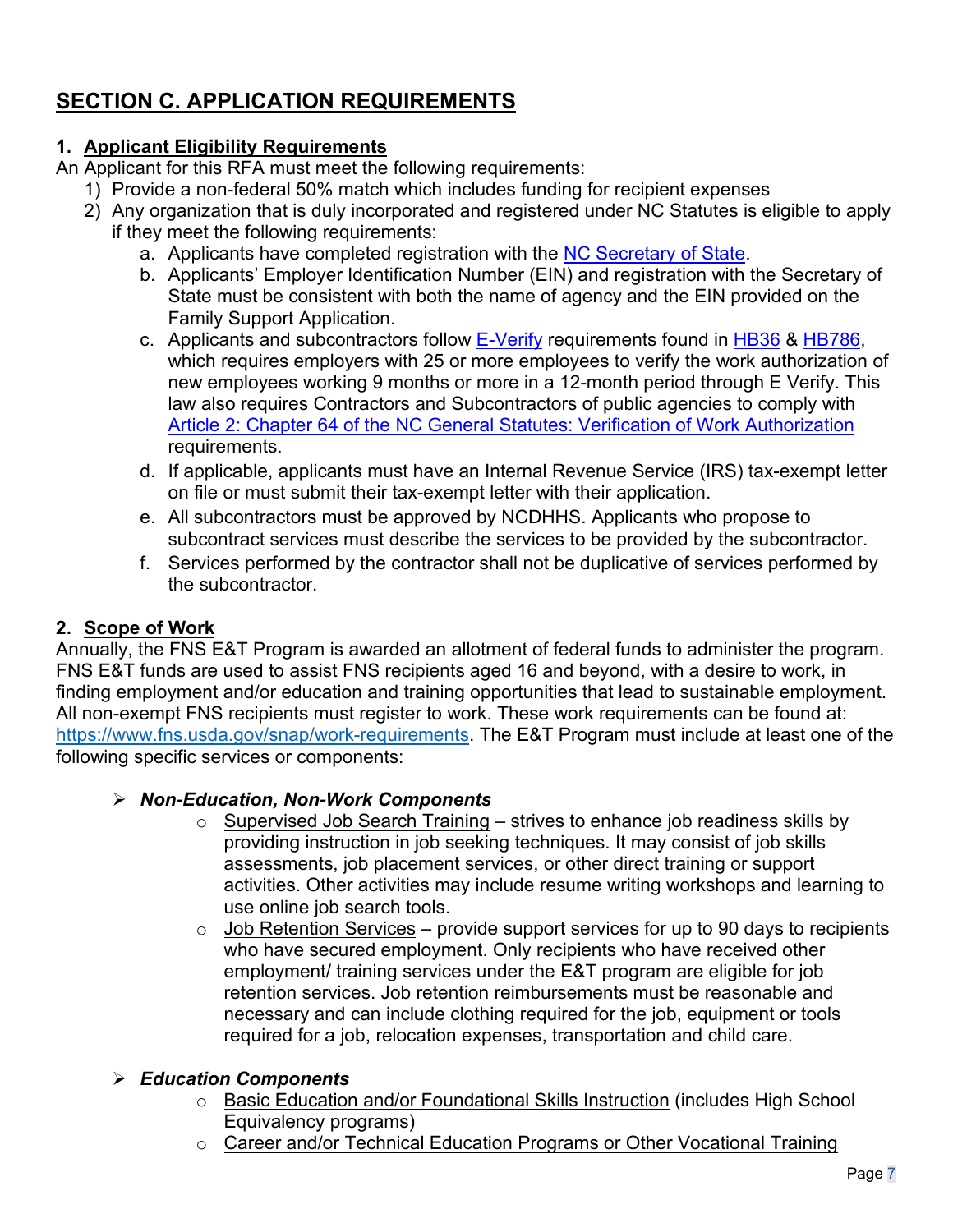- o GED preparation
- o English as a second language classes

### *Work Components*

- $\circ$  Self-Employment Programs help teach recipients how to design and operate a small business or another self–employment venture.
- o Pre-Apprenticeships, Apprenticeships, and/or Internship Programs
- $\circ$  Work Experience involves actual work experience and/or on-the-iob-training. Placements can be with private, for-profit companies, in contrast to the workfare component.
- $\circ$  Workforce Investment and Opportunity Act (WIOA) includes job training services that are developed, managed, and administered by State agencies, local governments, and the business community under the WIOA. Activities include basic skills training (GED, literacy), occupational skills training, on–the– job training, work experience, job search assistance, and basic readjustment services.
- $\circ$  Note: Approved educational components must establish a direct link to job readiness. E&T funds can be used to pay for tuition and mandatory school fees charged to the general public. *E&T funds cannot be used to pay for State or local education entitlements.* Vocational Training courses can be included as part of the E&T education component. These training programs improve the employability of recipients by providing training in a skill or trade, thereby allowing the recipient to move directly and promptly into employment. Acceptable vocational training programs should have a direct link to the local job market. Vocational training, books, uniforms, and other expenses that are reasonable and necessary can be paid directly for participation in the vocational training component.

### **3. Programmatic Requirements:**

Successful applicants will have the following expectations:

- a. **E&T ACTIVITIES.** The applicant must offer appropriate and allowable E&T activities or have the ability to create new activities for FNS E&T participants.
- b. **ASSESSMENT.** FNS recipients must be assessed prior to placement in an E&T component. Assessment should include an in-depth evaluation of employability skills coupled with counseling on how and where to search for employment. This assessment can be done by an E&T counselor, case manager, or an E&T service provider.
- c. **CHECK FOR FNS ELIGIBILITY.** E&T participants must be an FNS recipient to receive E&T services. Community Based Organizations (CBO) will work with their local DSS agency to ensure participants received FNS benefits in the month of E&T participation.

#### d. **CHECK FOR TEMPORARY ASSISTANCE FOR NEEDY FAMILIES (TANF) PARTICIPATION.** Before placement in a component, CBOs will work with their local DSS office to ensure that the E&T participant is not a TANF Employment (Work First Employment) recipient. E&T funds cannot be used to serve TANF Employment recipients.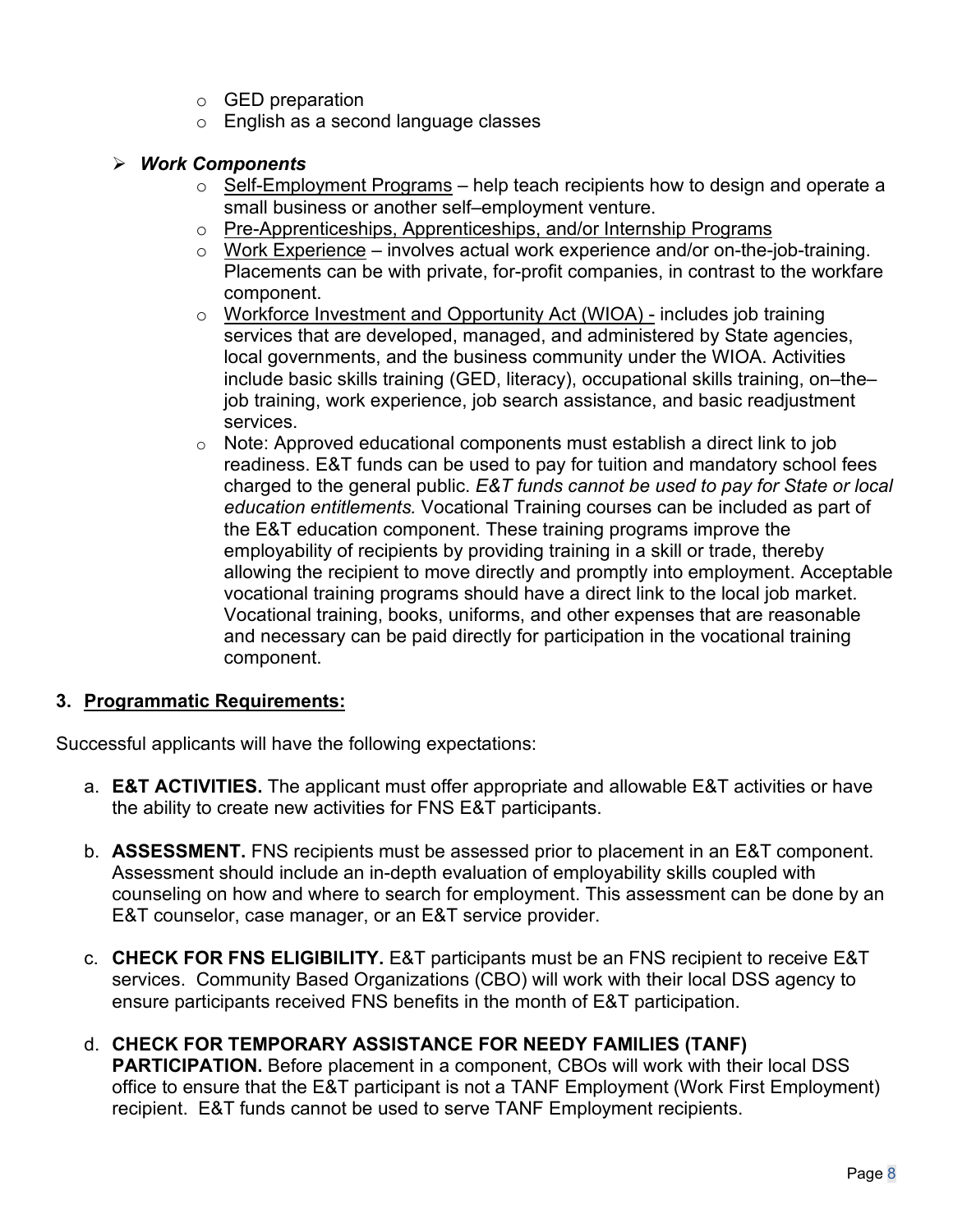- e. **PLACEMENT.** After screening and assessment, an E&T participant is placed in a component. Activity placements must be appropriate for the individual's skill level, experience, and career goals.
- f. **PARTICIPATION TRACKING.** E&T participation must be reported through the NCWorks Geosol system. The level of participation by the FNS recipient depends on the component, and satisfactory compliance is defined by the Department.
- g. **FAILURE TO COMPLY PROCEDURES**. Ensure that recipients do not receive sanctions or penalties for failure to comply with an E&T program.
- h. **RECIPIENT REIMBURSEMENTS.** E&T recipients must be reimbursed for reasonable and necessary expenses directly related to participation in the E&T component as provided in Appendix 1.
- i. **SUPPORT SERVICES.** The applicant shall provide support services. Support services may include case management, early intervention, career counseling, recipient reimbursements, referrals to additional programs and services.
- j. **MONITORING PARTICIPATION.** The applicant must monitor the participation of FNS E&T clients in the NCWorks Geosol system. This is important for State agency reporting to FNS and for the State agency to evaluate performance measures.
- k. **FINANCIAL RESOURCES.** The applicant shall have the cash-flow to support an E&T program. The applicant shall have the financial capacity to pay for the service being provided if reimbursement is delayed.
- l. **FEDERAL GRANT REQUIREMENTS.** The applicant must have the ability to manage and track Federal grant funds and guarantee that the source of matching funds is non-Federal and allowable.
- m. **COST ALLOCATION.** The applicant shall have the ability to allocate costs to between local, State and Federal grants. The applicant must provide a cost allocation plan and charge all grants consistently.
- n. **STAFF TIME.** The applicant shall have the capacity to track and invoice for staff time spent on the E&T program. The applicant must keep time records in order to bill for its staff.
- o. **RECORD RETENTION.** The applicant must have a records and retention policy and have the capacity to store records (digital storage is acceptable) for audits and reviews.
- p. **PERFORMANCE MEASURES.** E&T providers must meet 100% of their goals proposed and submitted in their application. Failure to meet these proposed goals may jeopardize continued funding. These goals (i.e., activities) must be reflected in the NCWorks Geosol system within three (3) business days of the activity start date.
- q. **CASE MANAGEMENT.** The USDA regulations require that all FNS E&T participants receive case management services which is defined as a set of services to guide and support E&T participants as they engage with an E&T program. Case management services can include, but are not limited to, comprehensive intake assessments, individualized service plans,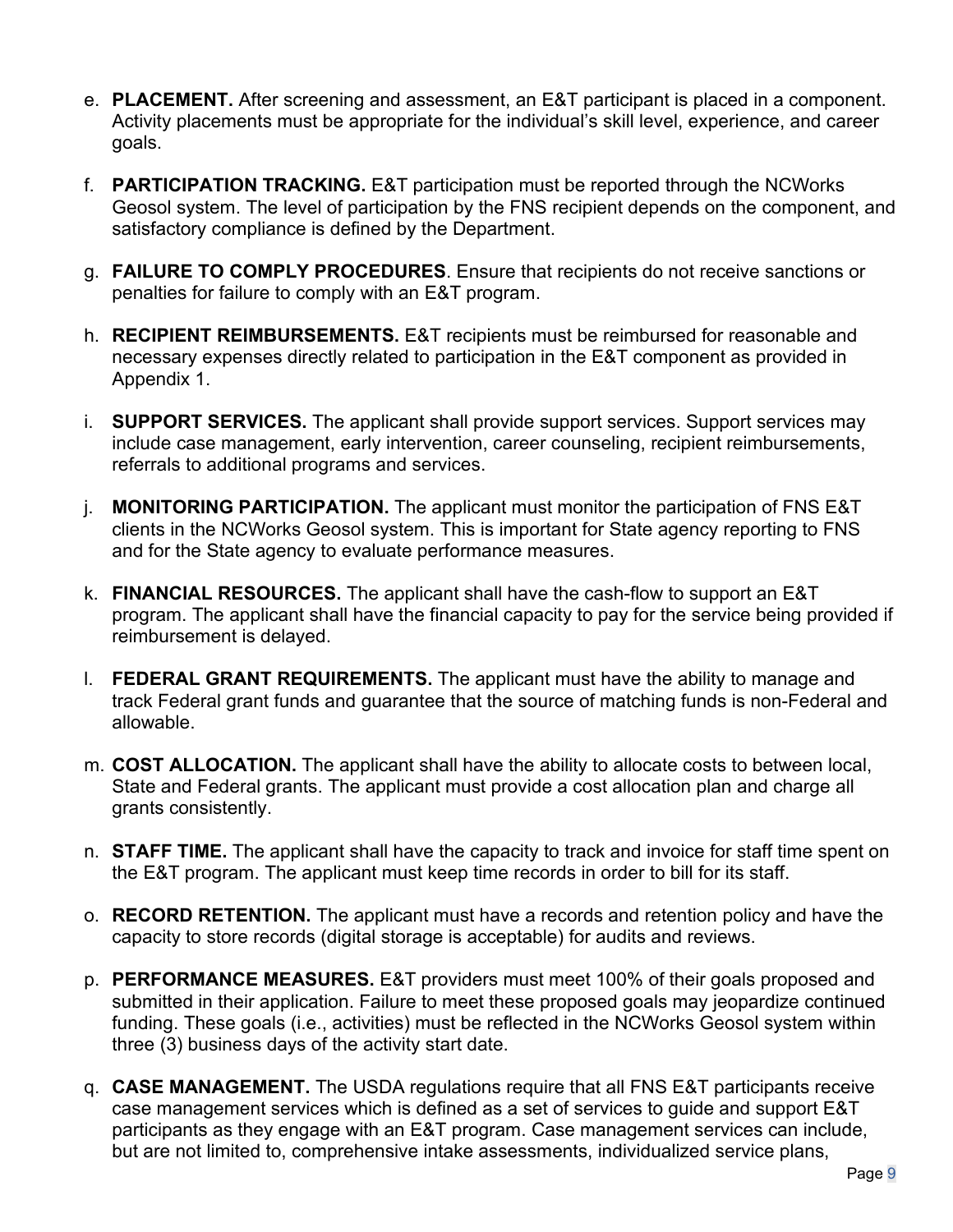progress monitoring, or coordination with service providers. All E&T participants must receive case management services and at least one (1) E&T component.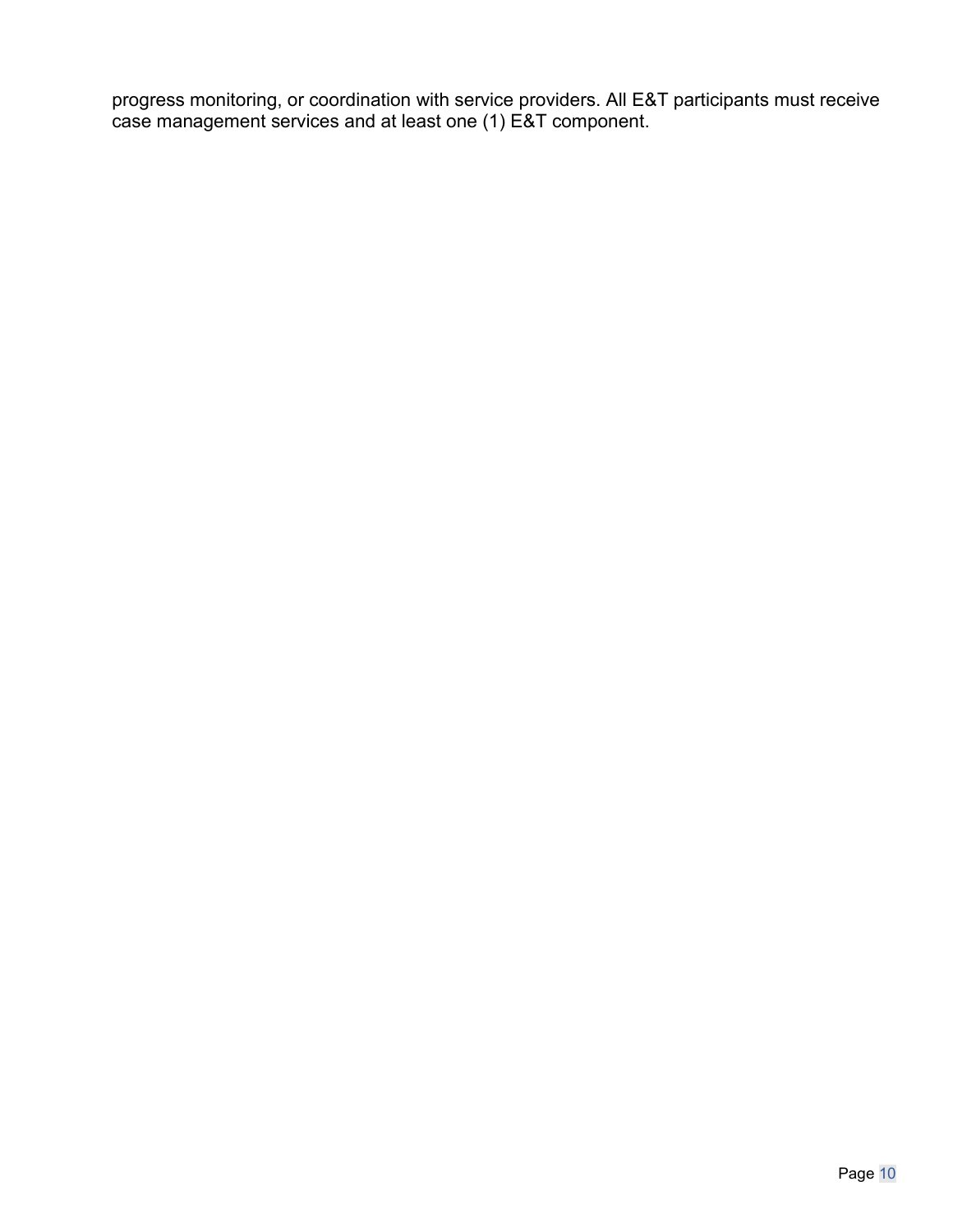# <span id="page-11-0"></span>**SECTION D. SOLICITATION PROCESS**

The following is a general description of the process by which Applicants will be selected to complete the goal or objective.

- a. RFAs are being sent to prospective agencies and organizations. In addition, the RFA will be posted to the NCDHHS website [\(https://www.ncdhhs.gov/divisions/social](https://www.ncdhhs.gov/divisions/social-services/public-notices)[services/public-notices\)](https://www.ncdhhs.gov/divisions/social-services/public-notices).
- b. Written questions concerning the RFA specifications will be received until the date specified on the cover sheet (page 1) of this RFA. A summary of all questions and answers will be posted on the NCDHHS RFA website [\(https://www.ncdhhs.gov/divisions/social](https://www.ncdhhs.gov/divisions/social-services/public-notices)[services/public-notices\)](https://www.ncdhhs.gov/divisions/social-services/public-notices).
- c. Applications will be received from each agency or organization. The application must be signed and dated by an official authorized to bind the agency or organization.
- d. All applications must be received by the NCDHHS no later than the date and time specified on the cover sheet (page 1) of the RFA. Faxed applications will not be accepted.
- e. At their option, the evaluators may request additional information from any or all applicants for the purpose of clarification or to amplify the materials presented in any part of the application. However, agencies and organizations are cautioned that the evaluators are not required to request clarification. Therefore, all applications should be complete and reflect the most favorable terms available from the agency or organization.
- f. Applications will be evaluated according to completeness, content, experience with similar projects, ability of the agency's or organization's staff, cost, etc. The award of a grant to one agency and organization does not mean that the other applications lacked merit, but that, all facts considered, the selected application was deemed to provide the best service to the State of North Carolina.
- g. Agencies and organizations are cautioned that this is a request for applications, and the funding agency reserves the unqualified right to reject any and all applications when such rejections are deemed to be in the best interest of the funding agency.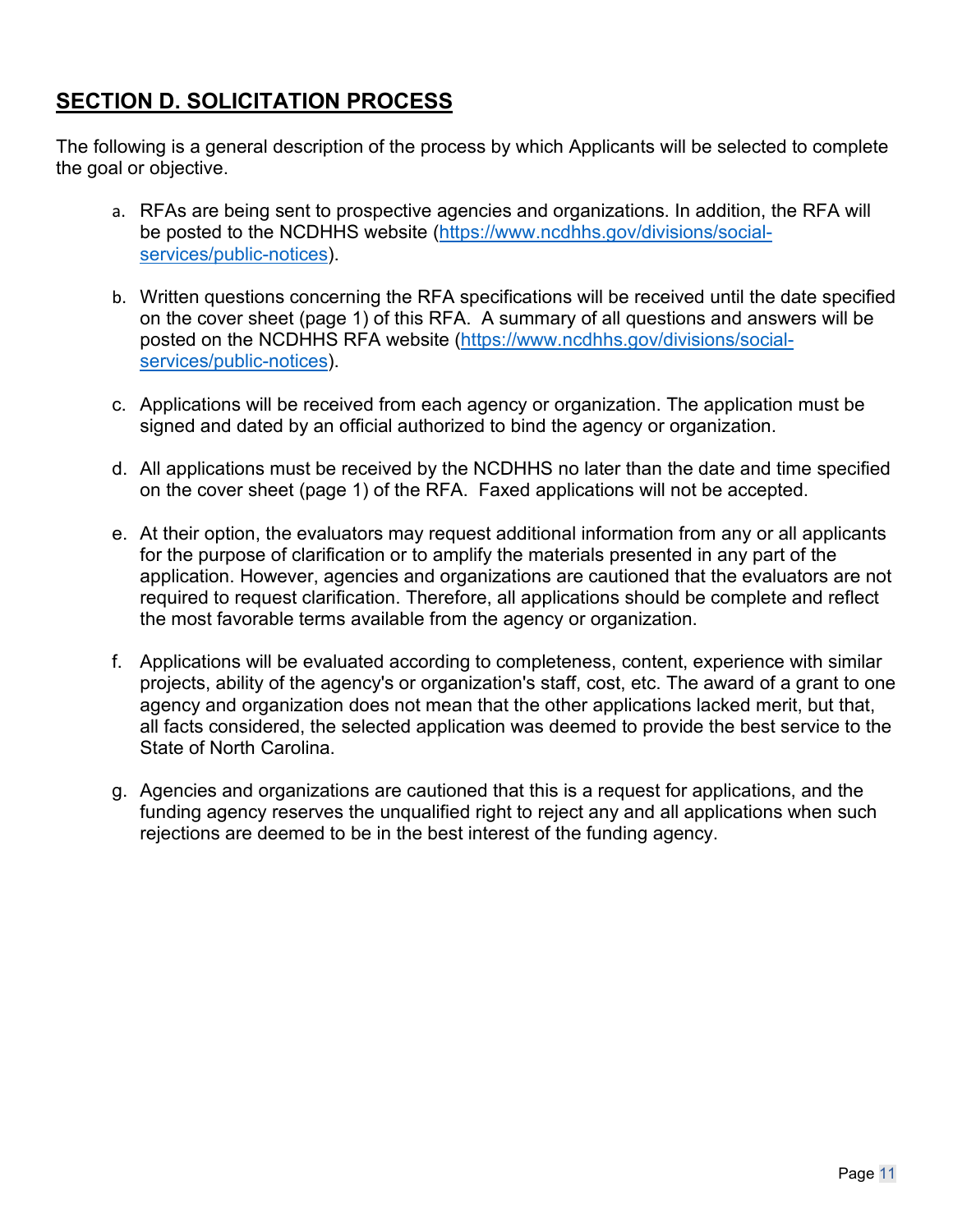# <span id="page-12-0"></span>**SECTION E. GENERAL INFORMATION ON SUBMITTING APPLICATIONS**

#### a. Award or Rejection

All qualified applications will be evaluated, and awards made to those agencies or organizations whose capabilities are deemed to be in the best interest of the funding agency. The funding agency reserves the unqualified right to reject any or all offers if determined to be in its best interest.

Successful Applicants will be notified by August 30, 2022.

#### b. Cost of Application Preparation

Any cost incurred by an agency or organization in preparing or submitting an application is the agency or organization's sole responsibility; the funding agency will not reimburse any agency or organization for any pre-award costs incurred.

#### c. Elaborate Applications

Elaborate applications in the form of brochures or other presentations beyond that necessary to present a complete and effective application are not desired.

#### d. Oral Explanations

The funding agency will not be bound by oral explanations or instructions given at any time during the competitive process or after awarding the grant.

#### e. Reference to Other Data

Only information that is received in response to this RFA will be evaluated; reference to information previously submitted will not suffice.

#### f. Titles

Titles and headings in this RFA and any subsequent RFA are for convenience only and shall have no binding force or effect.

#### g. Exceptions

All applications are subject to the terms and conditions outlined herein. All responses will be controlled by such terms and conditions. The attachment of other terms and condition by any agency and organization may be grounds for rejection of that agency or organization's application.

#### h. Advertising

In submitting its application, agencies and organizations agree not to use the results therefrom or as part of any news release or commercial advertising without prior written approval of the Department.

#### i. Right to Submitted Material

All responses, inquiries, or correspondence relating to or in reference to the RFA, and all other reports, charts, displays, schedules, exhibits, and other documentation submitted by the agency or organization will become the property of the funding agency when received.

#### j. Competitive Offer

Pursuant to the provision of G.S. 143-54, and under penalty of perjury, the signer of any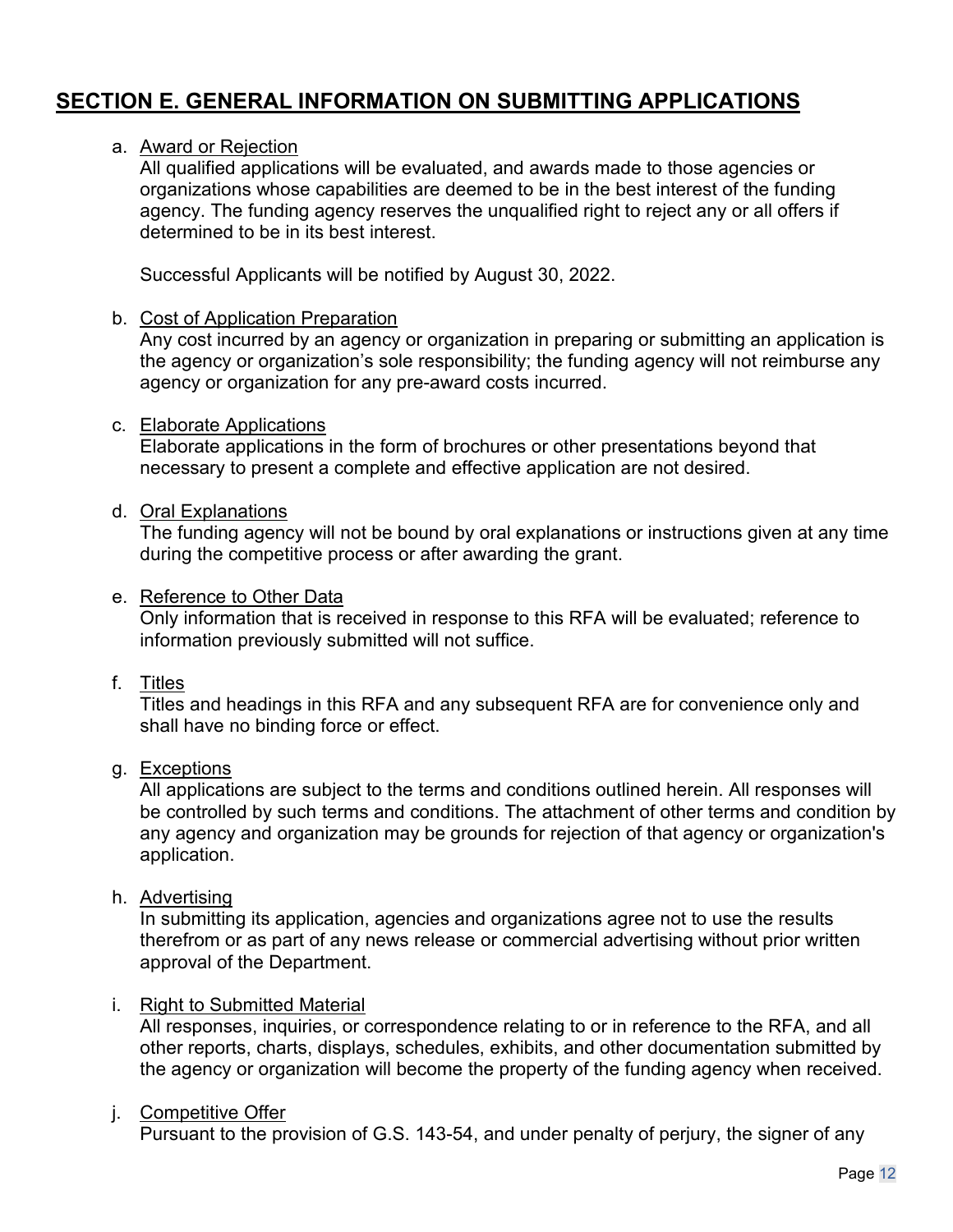application submitted in response to this RFA thereby certifies that this application has not been arrived at collusively or otherwise in violation of either Federal or North Carolina antitrust laws.

#### k. Agency and Organization's Representative

Each agency or organization shall submit with its application the name, address, and telephone number of the person(s) with authority to bind the agency or organization and answer questions or provide clarification concerning the application.

#### l. Subcontracting

Agencies and organizations may propose to subcontract portions of work provided that their applications clearly indicate the scope of the work to be subcontracted, and to whom. All information required about the primary grantee is also required for each proposed subcontractor. All subcontractors **must** be approved by the NCDHHS.

#### m. Proprietary Information

Trade secrets or similar proprietary data which the agency or organization does not wish disclosed to other than personnel involved in the evaluation will be kept confidential to the extent permitted by NCAC TO1: 05B.1501 and G.S. 132-1.3 if identified as follows: Each page shall be identified in boldface at the top and bottom as "CONFIDENTIAL." Any section of the application that is to remain confidential shall also be so marked in boldface on the title page of that section.

#### n. Participation Encouraged

Pursuant to Article 3 and 3C, Chapter 143 of the North Carolina General Statutes and Executive Order No. 77, the funding agency invites and encourages participation in this RFA by businesses owned by minorities, women and the disabled including utilization as subcontractor(s) to perform functions under this Request for Applications.

#### o. Federal Certifications

Agencies or organizations receiving Federal funds will be required to execute Federal Certifications regarding Non-discrimination, Drug-Free Workplace, Environmental Tobacco Smoke, Debarment, Lobbying, and Lobbying Activities. Federal Certifications must be signed or returned with the application.

Please be advised that successful applicants may be required to have an audit in accordance with N.C.G.S. 143-6.2 as applicable to the agency or organization's status. Also, the contract may include assurances the successful Contractor would be required to execute when signing the contract. Agencies or organizations receiving Federal funds will be required to execute a Consolidated Federal Certification form (as applicable). Private not for profit agency contracts will also include a conflict-ofinterest policy statement.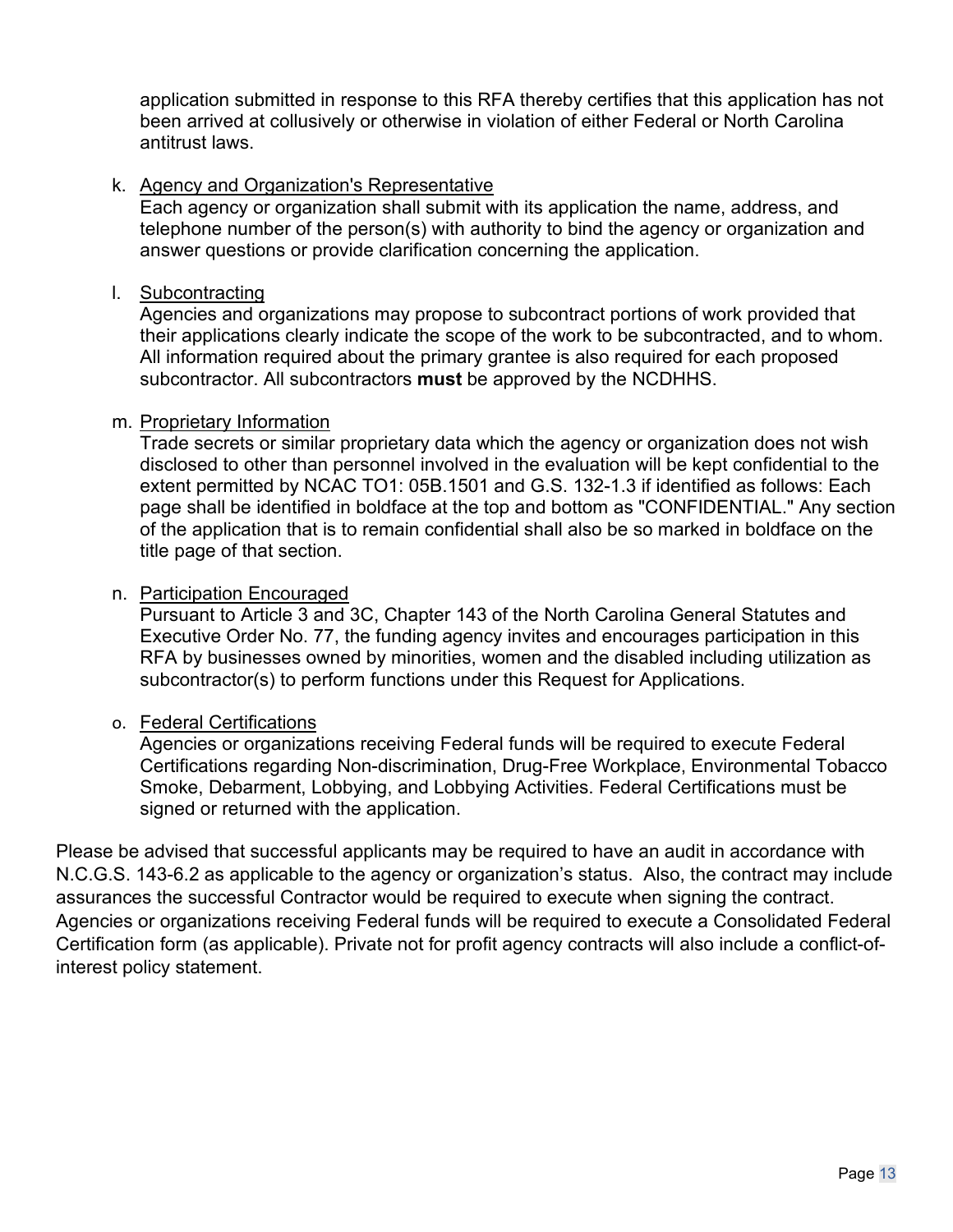# <span id="page-14-0"></span>**SECTION F. APPLICATION CONTENT AND INSTRUCTIONS**

This section includes what the Applicant is required to provide the NCDHHS with its application response. The Applicant must clearly demonstrate (describe) in its proposal response how the applicant's organization will meet or address the programmatic requirements described in Application Requirements Section (Section C) of the RFA.

Whenever possible, use appendices to provide details, supplementary data, references, and information requiring in-depth analysis. These types of data, although supportive of the proposal, if included in the body of the design, could detract from its readability. Appendices provide the proposal reader with immediate access to details if clarification of an idea, sequence or conclusion is required. Timetables, work plans, schedules, activities, and methodologies, legal papers, personal vitae, letters of support, and endorsements are examples of appendices.

Applicants must complete their demographics (Face Sheet), performance measures, and budget in the *Contract Package Part A* spreadsheet that accompanies this RFA. Applicants shall populate all remaining attachments of this RFA that require information and include an authorized signature where requested. The Applicant's responses shall include the following items/attachments in this specific order and be clearly marked as such. Number each page consecutively. (Please provide the order of arrangement and content and page count if applicable).

### a. **Cover Page with all fields completed, signed by an authorized official of the Applicant's organization (0 points)**

### b. **Face Page (0 points) - (Must be completed in** *Contract Package Part A* **spreadsheet.)**

- 1) The Applicant's name and principal place of business; and
- 2) The Applicant's legal status: i.e., whether an individual, a corporation, a general partnership, a limited partnership, a joint venture, or some other legal entity including the state in which the Applicant is incorporated or organized.

### c. **Executive Summary (1-page limit) (5 points):**

The summary should be prepared after the application has been developed in order to encompass all key points necessary to communicate the objectives of the services. It is the document that becomes the cornerstone of the proposal, and the initial impression it gives will be critical to success of the venture. In many cases, the summary will be the first part of the proposal package seen by the agency and very possible could be the only part of the package that is carefully reviewed before the decision is made to consider the project any further.

#### d. **Organization Background and Qualifications: Describes the organization and its qualifications for funding (10 points)**

- 1) Mission and goal of the Organization.
- 2) A brief overview of the Applicant's history; and
- 3) Describe the Applicant's experience with providing the proposed service (organizations past achievements and accomplishments and evidence of its impact).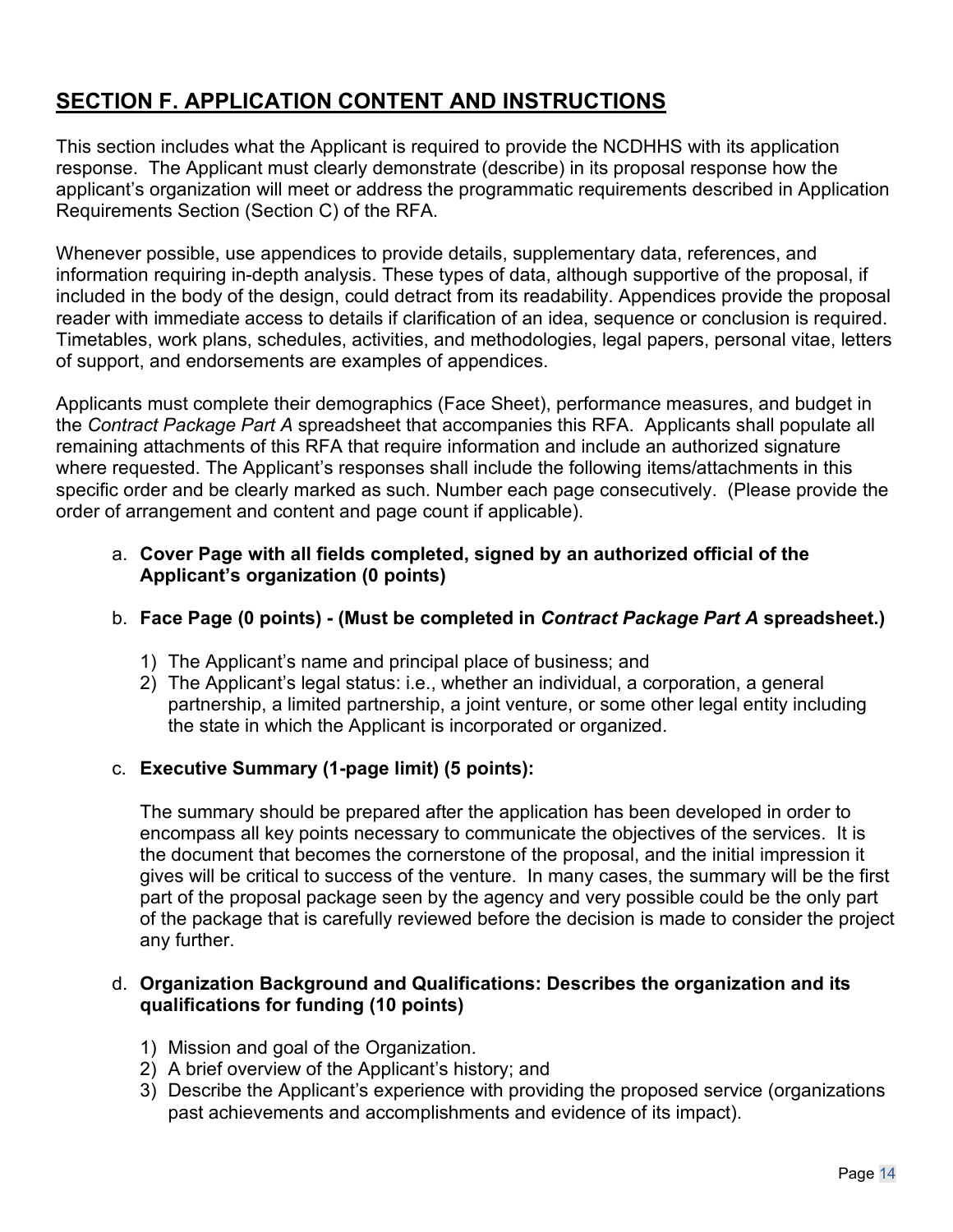- 4) Brief overview of all services provided by the Applicant within the last five years, including:
	- i) The beginning and ending dates of all contracts.
	- ii) The services provided under those contracts.
	- iii) The total number of employees assigned to service each contract.
	- iv) Whether any of those contracts were extended or renewed at the end of their initial terms.
	- v) Whether any of those contracts were terminated early for cause by either party to the contract.
	- vi) The "lessons learned" from each of those contracts; and
	- vii) The name, physical address, email address and telephone number of at least one manager in each organization who is personally familiar with the Applicant's performance under the contract.
- 5) Qualifications/background on Applicant's Board of Directors and Key Staff.
- 6) The details of:
	- i) Any criminal convictions of any of the Applicants or any of their officers, directors, employees, agents, or subcontractors of which it has knowledge or a statement that there are none;
	- ii) Any criminal investigations pending against of any of the Applicants or any of their officers, directors, employees, agents, or subcontractors of which it has knowledge or a statement that there are none;
	- iii) Any regulatory sanctions levied against any of the Applicants or any of their officers, directors, employees, agents, or subcontractors by any state or federal regulatory agencies within the past three years of which it has knowledge or a statement that there are none. As used herein, the term "regulatory sanctions" includes the revocation or suspension of any license or certification, the levying of any monetary penalties or fines, and the issuance of any written warnings;
	- iv) Any regulatory investigations pending against any of the Applicants or any of their officers, directors, employees, agents, or subcontractors by any state or federal regulatory agencies of which it has knowledge or a statement that there are none;
	- v) Whether any of the Applicants, directors, partners, proprietors, officers, or employees or any of the proposed project staff are related to any DHHS employees. If such relationships exist, identify the related individuals, describe their relationships, and identify their respective employers and positions; and
	- vi) Assurance that the Applicant and the proposed staff are not excluded from participation by Medicaid or the Office of the Inspector General of the United States Department of Health and Human Services; and
- 7) Other major donors and summary of dollar amounts of contribution(s)

### e. **Assessment of Need(s)/Problem Statement (10 points)**

- 1) Problem (explain why the service is necessary).
- 2) Describe what your organization is currently doing to address this problem;
- 3) Target population or who are you plan on serving (i.e., ethnicity, age, gender of population served, primary county/counties served)
- 4) Number of recipients.
- 5) Eligibility requirements to receive services.
- 6) Statistical facts and figures (national, state, local).
- 7) Program website.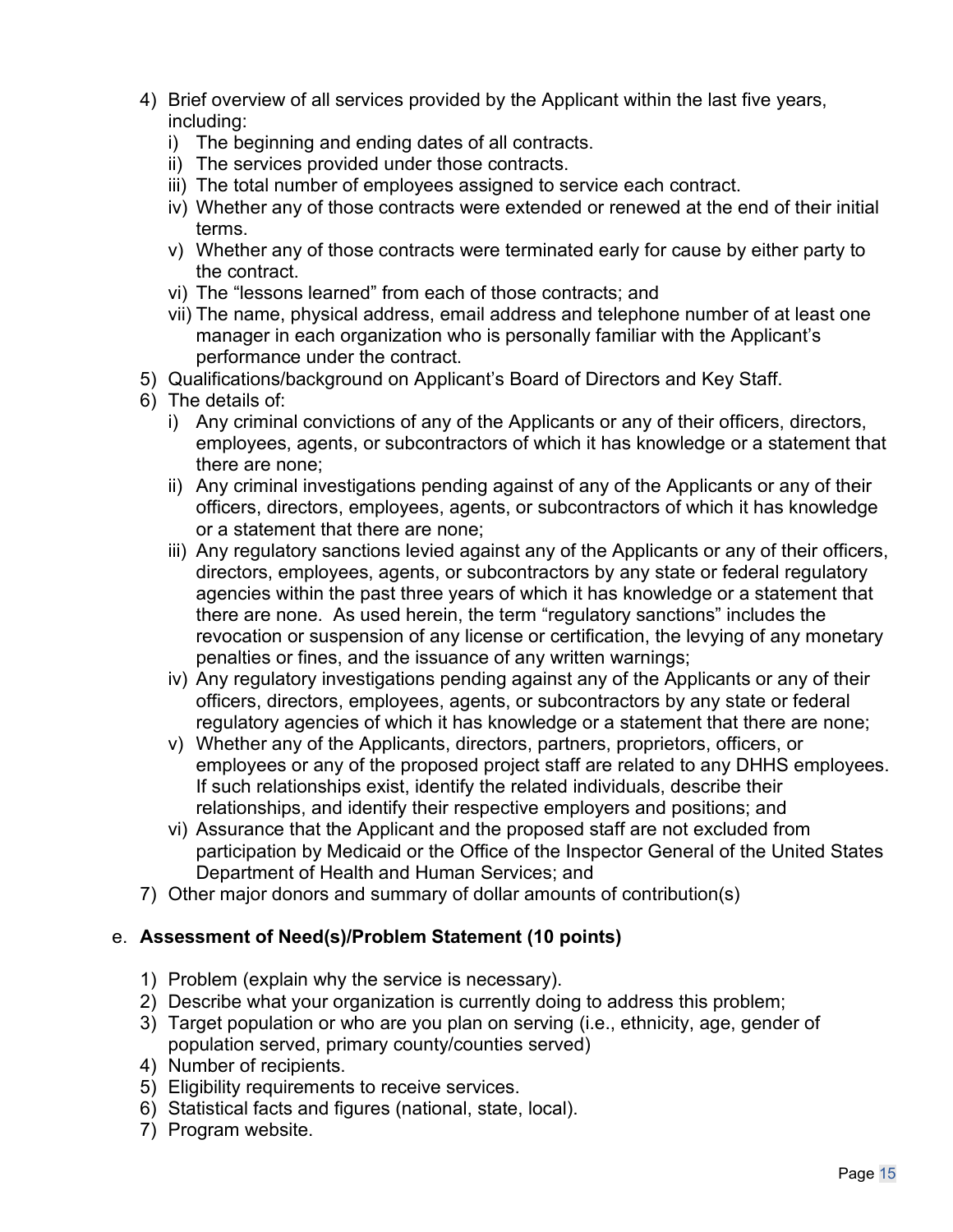#### f. **Program Approach - A written description of the Applicant's approach, including identification of key partners, collaboration, and community support. (10 points)**

List Goals and Objectives of the project (describes how they will be met and the outcome of the project in measurable terms).

- 1) Goals: Note: The outcome is derived from the goal. It has the same intent, but it is more specific, quantifiable, and verifiable than the goals. Please be aware of how realistic your outcomes are and that the outcomes should be aware of time-restraints. Outcomes should be SMART – Specific, Measurable, Achievable, Realistic, and Time-Bound. Applicants must describe the program's intent to maintain, change, reduce, or eliminate the problem noted in their RFA and outline the project's goals.
- 2) Objectives: Objectives are the measurable outcomes of the project. They define your methods. Your objectives must be tangible, specific, concrete, measurable and achievable in a specified time period.

Applicants often confuse objectives with goals, which are conceptual and more abstract. For the purpose of illustration, here is the goal of a project with a subsidiary objective:

Goal: Our after-school program will help children read better.

Objective: Our after-school remedial education program will assist 50 children in improving their reading scores by one grade level as demonstrated by standardized reading tests administered after participating in the program for six (6) months.

The goal in this case is abstract: improving reading, while the objective is much more specific. It is achievable in the short term (six months) and measurable (improving 50 children's reading scores by one grade level). Well-articulated objectives are increasingly critical to an application' success.

All Applicants must:

- 1) Describe how you will collaborate on this project or initiative with other relevant organizations in your community, and how this project will improve the collaboration between local stakeholders or engage new stakeholders.
- 2) Describe the reasons you are partnering with specific organizations.
- 3) Describe how you will verify that projects or services are not being duplicated in the community and with the population served.
- 4) If the project involves **direct collaboration or joint collaboration** with other partners, these partners should submit letters of support clearly describing their organization's roles and responsibilities and agreement to participate.

**Letters of support should be included with your grant application as an appendix and will not count toward the page limit of this RFA. Please do not have letters sent separately to the Department. They will not be included in your application and will not be read by reviewers.**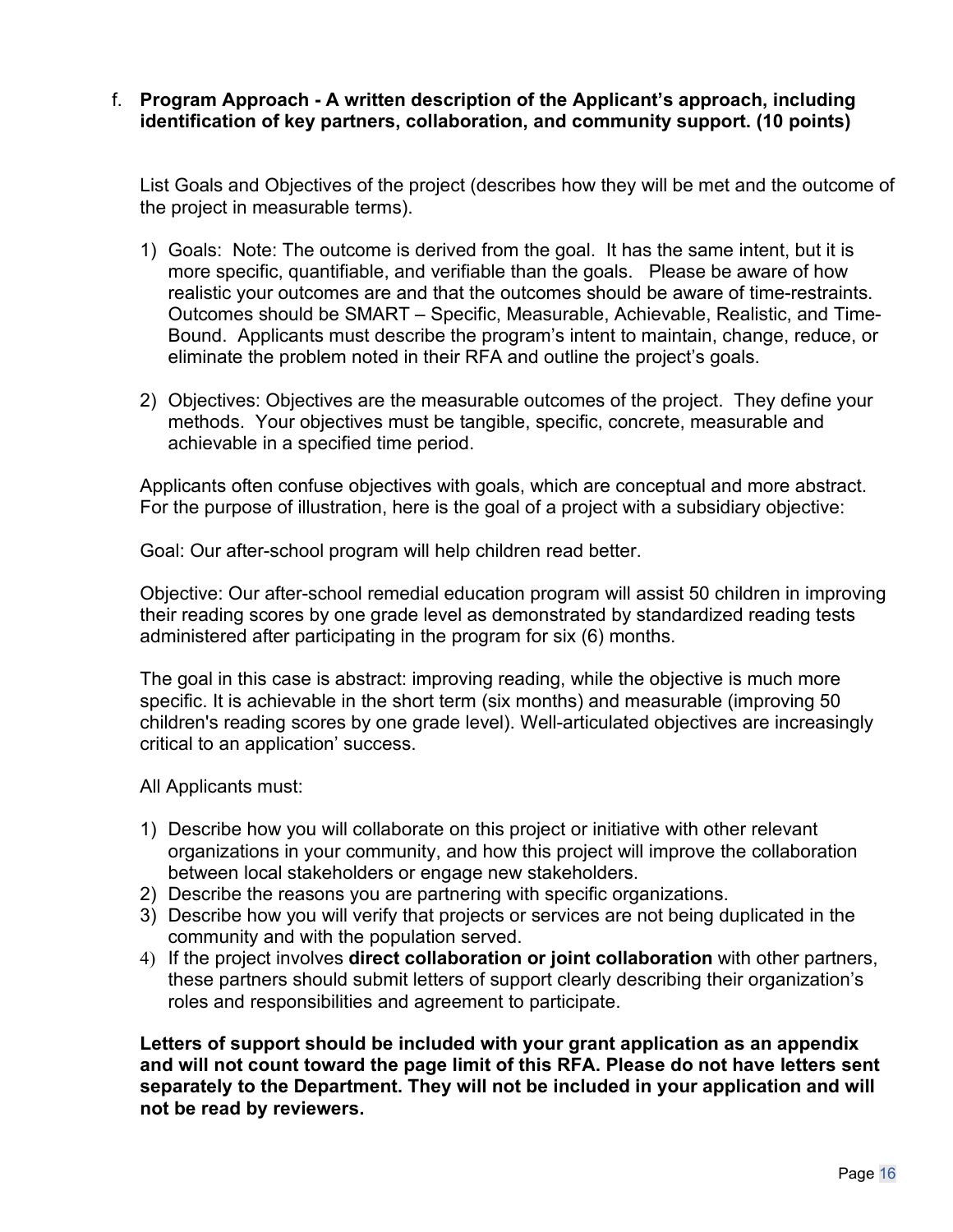#### g. **Action Plan - A description of how the Applicant will meet each of the requirements and deliverable described in the Scope of Work Section C.2 of the RFA. (20 points)**

The project design refers to how the project is expected to work and solve the stated problem. This section should be carefully reviewed to make sure that what is being proposed is realistic in terms of the Applicant's resources and timeframe. Suggested content narrative includes:

- 1) Task Description of Project Activities, Inputs, Activities and Throughputs, Strategies and Methodologies and Schedules.
- 2) Performance Measures (Outputs and Quality Measures). Provide key measures that support and measure the success of the project. When providing these measures please include the measure description, baseline, target, data source, collection plan and collection frequency. **(Performance Measures must be completed in** *Contract Package Part A* **spreadsheet.) The following table must be completed and submitted with each application.**
- 3) Each goal indicated in the "Anticipated number of participants to be served during FFY 23" column must align with the NCWorks Geosol E&T activities as defined in the current North Carolina DHHS State Plan.

| <b>Activity</b><br>Code | <b>Activity Title</b>                                              | <b>Description</b>                                                                                                                                                                                                                                                                                                                                                                                         | Anticipated number of<br>participants to be served<br>during FFY 23 |
|-------------------------|--------------------------------------------------------------------|------------------------------------------------------------------------------------------------------------------------------------------------------------------------------------------------------------------------------------------------------------------------------------------------------------------------------------------------------------------------------------------------------------|---------------------------------------------------------------------|
| S01                     | <b>E&amp;T Orientation/</b><br>Pre-Enrollment<br><b>Activities</b> | Attendance in private or group program<br>information session to individuals who have<br>been referred to or who are inquiring about<br>the program. Activities include making an<br>explanation of the program and exploring<br>with the individual the appropriateness of<br>participation.                                                                                                              |                                                                     |
| S <sub>02</sub>         | <b>E&amp;T Assessment</b>                                          | Activities to collect information about a client<br>to evaluate the client's potential and<br>suitability for FNS E&T participation.<br>Activities include analyzing the client's work<br>history, educational background, etc. and<br>identifying barriers, strengths and supportive<br>services needed.                                                                                                  |                                                                     |
| S <sub>0</sub> 3        | E&T Case<br>Management                                             | Services provided to the individual exploring<br>his current readiness or potential for<br>employment and to assess the feasibility of<br>seeking training or employment in relation to<br>the total needs of the family. Activities also<br>include follow-up counseling and services<br>while the individual is eligible. This service<br>must be provided in conjunction with<br>another E&T component. |                                                                     |
| S <sub>04</sub>         | <b>E&amp;T Supportive</b><br><b>Services</b>                       | Payments, reimbursements, and services<br>provided to individuals for reasonable,<br>necessary, and approved expenses and fees<br>required for participation. This service code<br>may not be used for Job Retention services.                                                                                                                                                                             |                                                                     |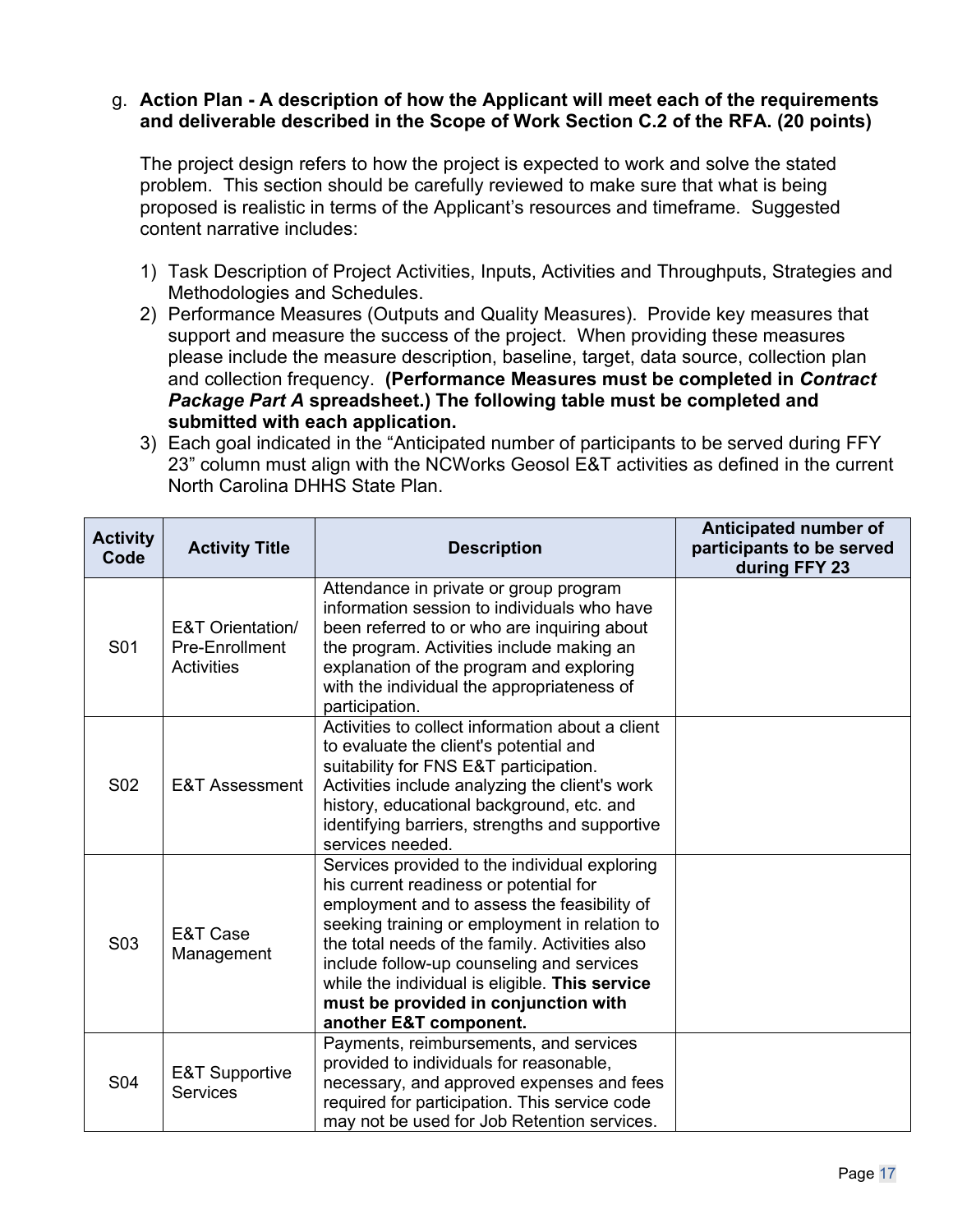| S <sub>05</sub> | E&T Job Search<br>Training                                              | Activities that strive to enhance job readiness<br>skills by providing instruction in job seeking<br>techniques and increasing motivation and<br>self-confidence. Component may consist of<br>job skills assessments, job finding clubs, job<br>placement services, or other direct training or<br>support activities. |  |
|-----------------|-------------------------------------------------------------------------|------------------------------------------------------------------------------------------------------------------------------------------------------------------------------------------------------------------------------------------------------------------------------------------------------------------------|--|
| S06             | E&T Work<br>Experience                                                  | Work assignments with the goal of enabling<br>participants to move to regular employment.<br>Planned, structured learning experiences in<br>the participant's chosen career path that<br>occur in a workplace for a limited period of<br>time and may be paid or unpaid.                                               |  |
| S07             | E&T On-the-Job<br>Training                                              | Activities in which the participant is hired by a<br>public or private employer, and while<br>engaged in productive work, receives training<br>that provides the knowledge and skills<br>necessary to perform that job.                                                                                                |  |
| <b>S08</b>      | <b>E&amp;T Basic</b><br>Education or<br><b>Basic Skills</b><br>Programs | Participation in education programs that<br>improve basic skills and employability as well<br>as establish a direct link to job readiness.<br>Programs include, Adult Basic Education<br>(ABE), Basic Literacy, English as a Second<br>Language (ESL), high school equivalency<br>$(GED)$ .                            |  |
| S <sub>09</sub> | <b>E&amp;T Education</b><br>Programs                                    | Participation in post-secondary education<br>programs that establishes a direct link to job<br>readiness. Activities typically lead to the<br>acquisition of a 2-year degree or similar.                                                                                                                               |  |
| S <sub>10</sub> | <b>E&amp;T Vocational</b><br>Training                                   | Participation in vocational courses and<br>programs that focus on teaching a specific<br>trade that allows the participant to move<br>directly and promptly into employment. This<br>activity would include Human Resource<br>Development, self-enrichment, or training<br>with a direct link to job readiness.        |  |
| S <sub>11</sub> | <b>E&amp;T Certificate</b><br>Programs                                  | Participation in short-term training programs,<br>typically offered by a degree area, that help<br>participants develop and master knowledge<br>and skills over a narrow subject area or topic.                                                                                                                        |  |
| S <sub>12</sub> | <b>E&amp;T Testing</b>                                                  | Interest and aptitude testing that evaluates<br>the skills level or service needs of an<br>individual. Also includes testing for third party<br>credentialing or employment opportunities                                                                                                                              |  |
| S <sub>13</sub> | E&T Self<br>Employment<br>Training                                      | Activities that improve the employability of<br>participants by providing training in setting up<br>and operating a small business or other self-<br>employment venture.                                                                                                                                               |  |
| S <sub>14</sub> | E&T Pre-<br>Apprenticeship                                              | Activities that prepare individuals to enter<br>and succeed in an Apprenticeship program.<br>These activities promote a diverse and<br>skilled workforce and prepare participants to<br>meet the basic qualifications for entry into an<br>apprenticeship.                                                             |  |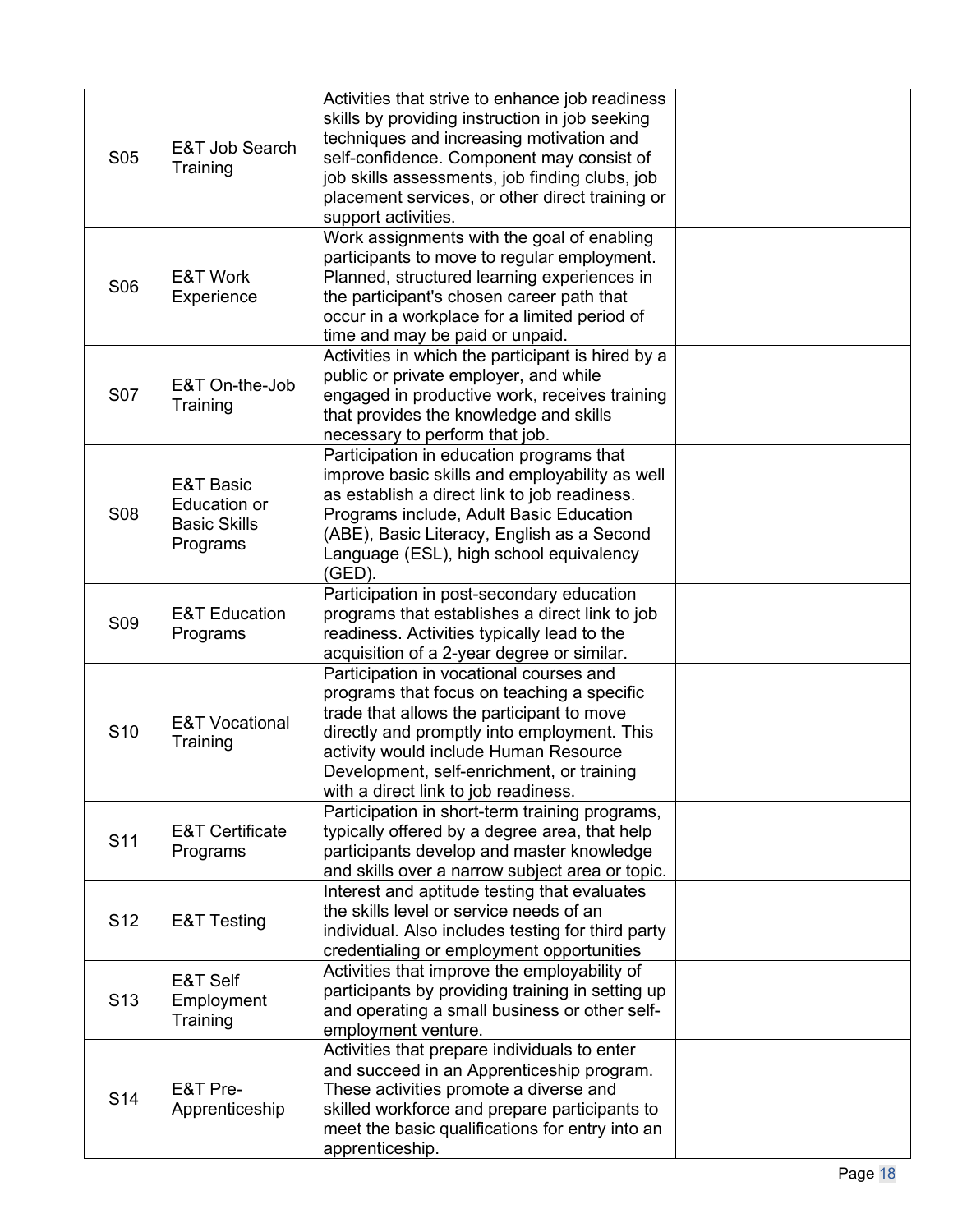| S <sub>15</sub> | E&T<br>Apprenticeship                     | Activity that is an employer-driven and "learn-<br>while-you-earn" program that combines on-<br>the-job training, provided by an employer that<br>hires the apprentice, with job-related<br>instruction in curricula tied to the attainment<br>of national skills standards.                                         |  |
|-----------------|-------------------------------------------|----------------------------------------------------------------------------------------------------------------------------------------------------------------------------------------------------------------------------------------------------------------------------------------------------------------------|--|
| S <sub>16</sub> | E&T Job<br>Retention                      | Supportive services provided for up to 90<br>days to participants who have secured<br>employment. This component is meant to<br>help achieve satisfactory performance, retain<br>employment, or to increase earnings over<br>time. This component must not be used in<br>conjunction with any other service.         |  |
| S <sub>17</sub> | <b>E&amp;T Supervised</b><br>Job Search   | SJS occurs at State-approved locations and<br>activities of participants shall be directly<br>supervised and tracked. Supervision of SJS<br>can be done remotely or in person, but by a<br>skilled staff person and occur at least<br>monthly. There must be a direct link to<br>increasing employment opportunities |  |
| S <sub>18</sub> | E&T Work<br>Experience<br>(Work Activity) | Work assignments with the goal of enabling<br>participants to move to regular employment.<br>Planned, structured learning experiences in<br>the participant's chosen career path that<br>occur in a workplace for a limited period of<br>time and may be paid or unpaid.                                             |  |

4) Project Outcome (Describes the impact or benefit of the service on the recipient or describes what was changed or accomplished as a result of the service). The outcome measures should be characterized as measurable, obtainable, understandable, clear, accurately reflecting the expected result, and set at a level to be attained within a specific time frame. Once the measures have been selected, it is necessary to design a way to get the information (see project evaluation) below.

# h. **Project Implementation Plan (20 points)**

Include a project implementation plan (work plans, timelines, schedules, and transition plans for the project), and a description of how the Applicant will staff the project, including the name, resume and qualifications of each of the proposed team members, including subcontractors. (Note: Resumes and other additional materials may be submitted as an Appendix and not count toward the overall page limit.) Also include an analysis of the project's risk and limitations, including how these factors will be addressed or minimized (regulatory, environmental, or other constraints).

# i. **Sustainability Plan (5 points)**

Describe steps taken to ensure future successes or continuing the project beyond the awarded period, e.g., future financial support, staff requirements, continued community interest.

# j. **Line-Item Budget and Budget Narrative (20 points)**

Every item that appears in the budget should be explained clearly, so the evaluator/ reviewer will understand it. The budget narrative should explain how the numbers in the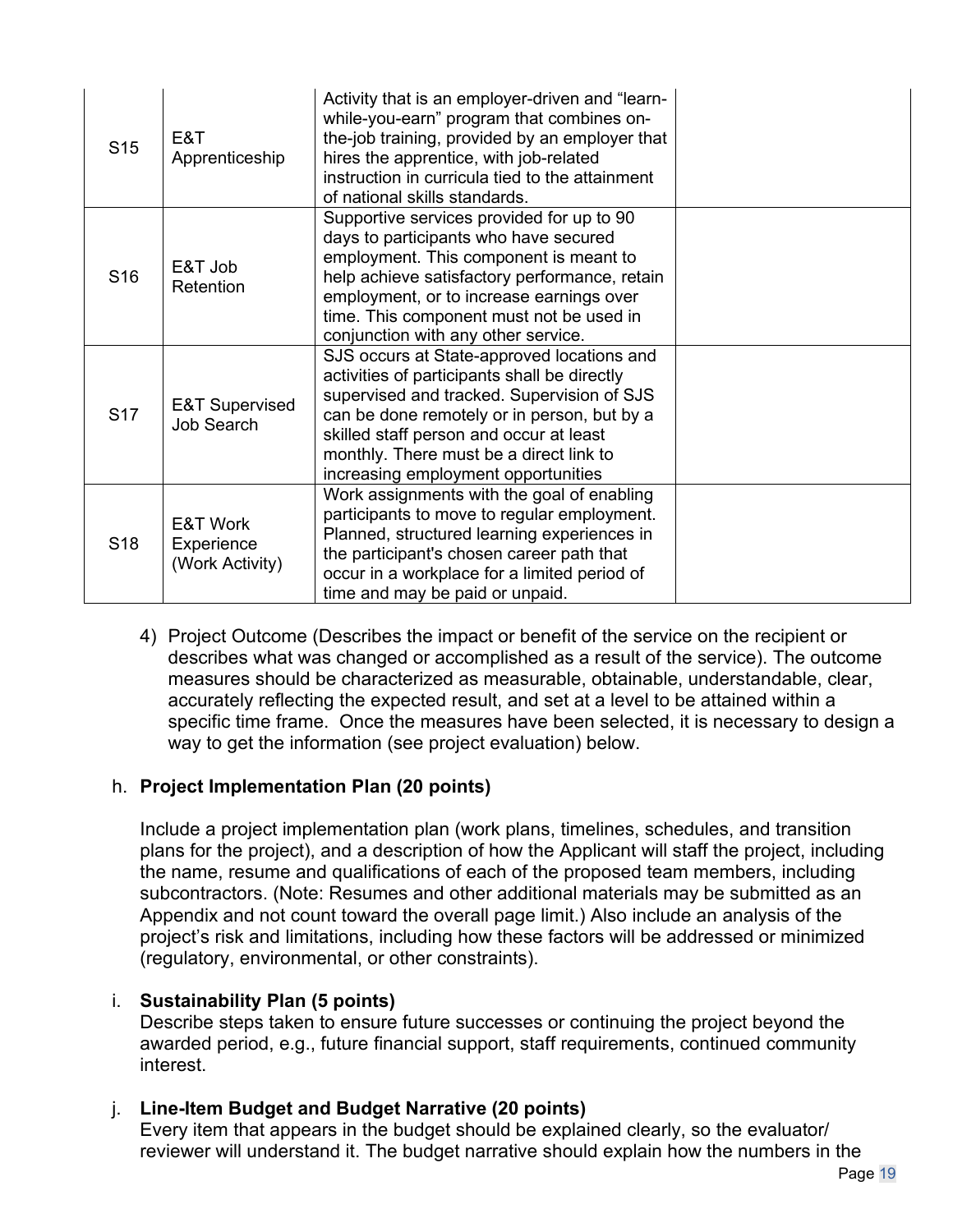budget were calculated and how each expense is related to the proposed project. The Budget Narrative is the justification of 'how' and/or 'why' a line item helps to meet the program deliverables. It is also used to determine if the costs in the contract are reasonable and permissible. **(The Line-Item Budget must be completed in** *Contract Package Part A* **spreadsheet.)**

**Submit complete application, including signature of authorized representative, to FNS E&T Team at [FNSEandT@dhhs.nc.gov](mailto:FNSEandT@dhhs.nc.gov) no later than 5:00 p.m. on Tuesday, June 30, 2022. Please note that Applications received after 5:00 p.m. will be classified as late and will not be reviewed nor will they be considered for funding. No mailed, hand delivered, or faxed applications will be accepted. Since applications must be submitted electronically, please allow additional time for any computer issues that may occur. NCDHHS will provide an Acknowledgement of Receipt for all applications received.**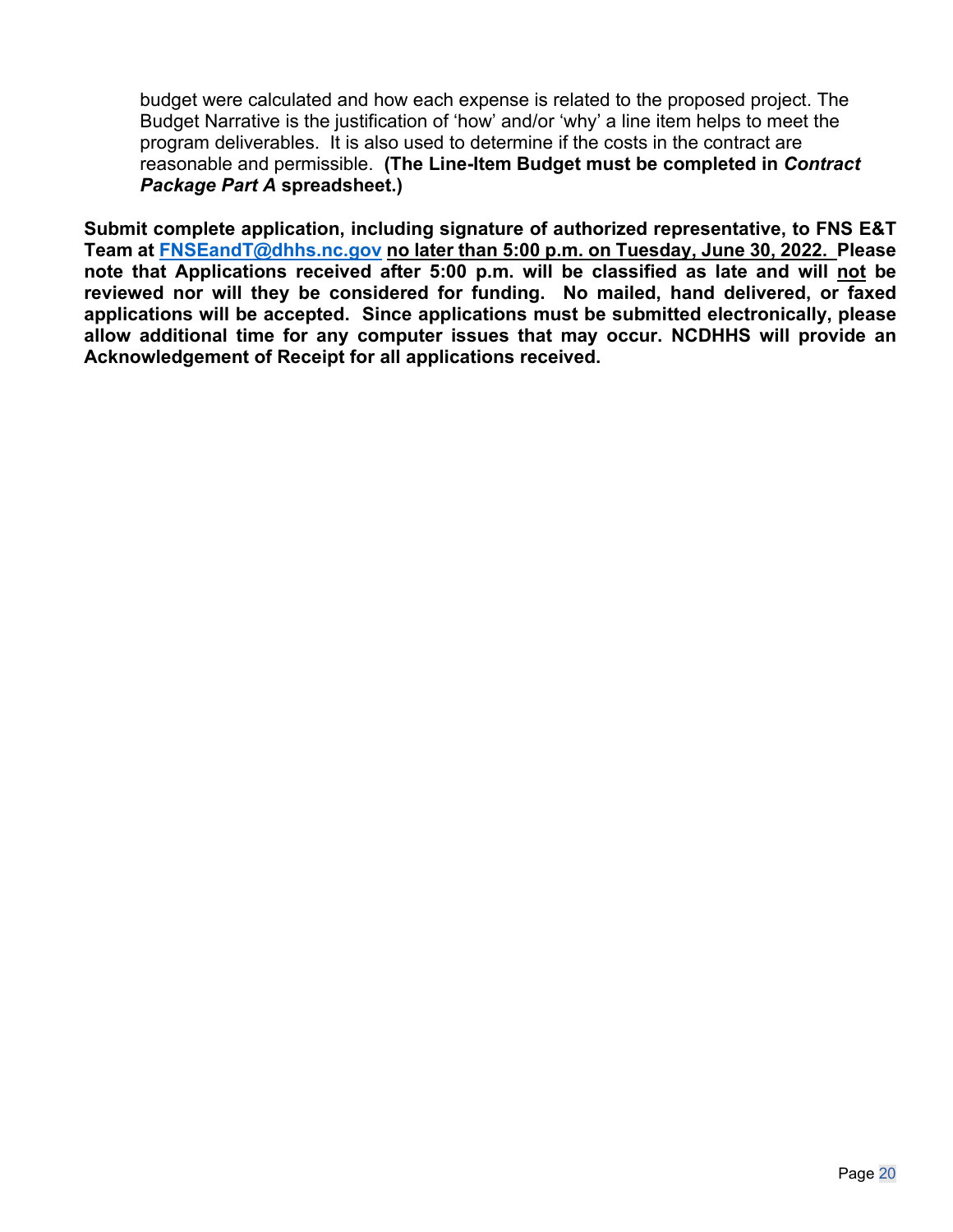# <span id="page-21-0"></span>**SECTION G. EVALUATION CRITERIA AND SCORING**

### **PHASE I: INITIAL QUALIFYING CRITERIA**

The Applicant's proposal must meet all the following Phase I application acceptance criteria to be considered for further evaluation. Any proposal receiving a "no" response to any of the following qualifying criteria shall be disqualified from consideration.

| <b>ITEM</b> | APPLICATION ACCEPTANCE CRITERIA                                                                                                                                                                           | <b>RFA</b><br>Section | <b>YES</b> | <b>NO</b> |
|-------------|-----------------------------------------------------------------------------------------------------------------------------------------------------------------------------------------------------------|-----------------------|------------|-----------|
|             | Was the application received by the deadline specified in the RFA?                                                                                                                                        |                       |            |           |
| 2           | Vendor meets the minimum qualification requirements as<br>described in Section C of the RFA.                                                                                                              |                       |            |           |
| 3           | Program's review of the Applicant verifies that the vendor is not<br>excluded from receiving funds from the State of North Carolina or<br>the Federal government for any unresolved finding for recovery. |                       |            |           |

### **PHASE II: CRITERIA FOR SCORING PROPOSAL/APPLICATIONS**

Qualifying application proposals will be collectively scored by the proposal review team. All qualified applications will be evaluated, and awards made based on the following criteria considered, to result in awards most advantageous to the State. Applications will be scored on the content, quality, and completeness of the responses to the items in the scope of work and to how well each response addresses the following core factors. The Department will consider scores, organizational capacity, and distribution among catchment areas, and variety of quality improvement plans in determining awards. Please note that Applicants not meeting the eligibility requirements or any of the minimum or mandatory requirements as stated in Phase I will not be scored.

| <b>EVALUATION CRITERIA</b>                 | <b>SCORE</b> |
|--------------------------------------------|--------------|
| <b>Cover Page</b>                          | 0 points     |
| Face Page                                  | 0 points     |
| <b>Executive Summary</b>                   | 5 points     |
| Organizational Background & Qualifications | 10 points    |
| Assessment of Need(s)/Problem Statement    | 10 points    |
| Program Approach                           | 10 points    |
| <b>Action Plan</b>                         | 20 points    |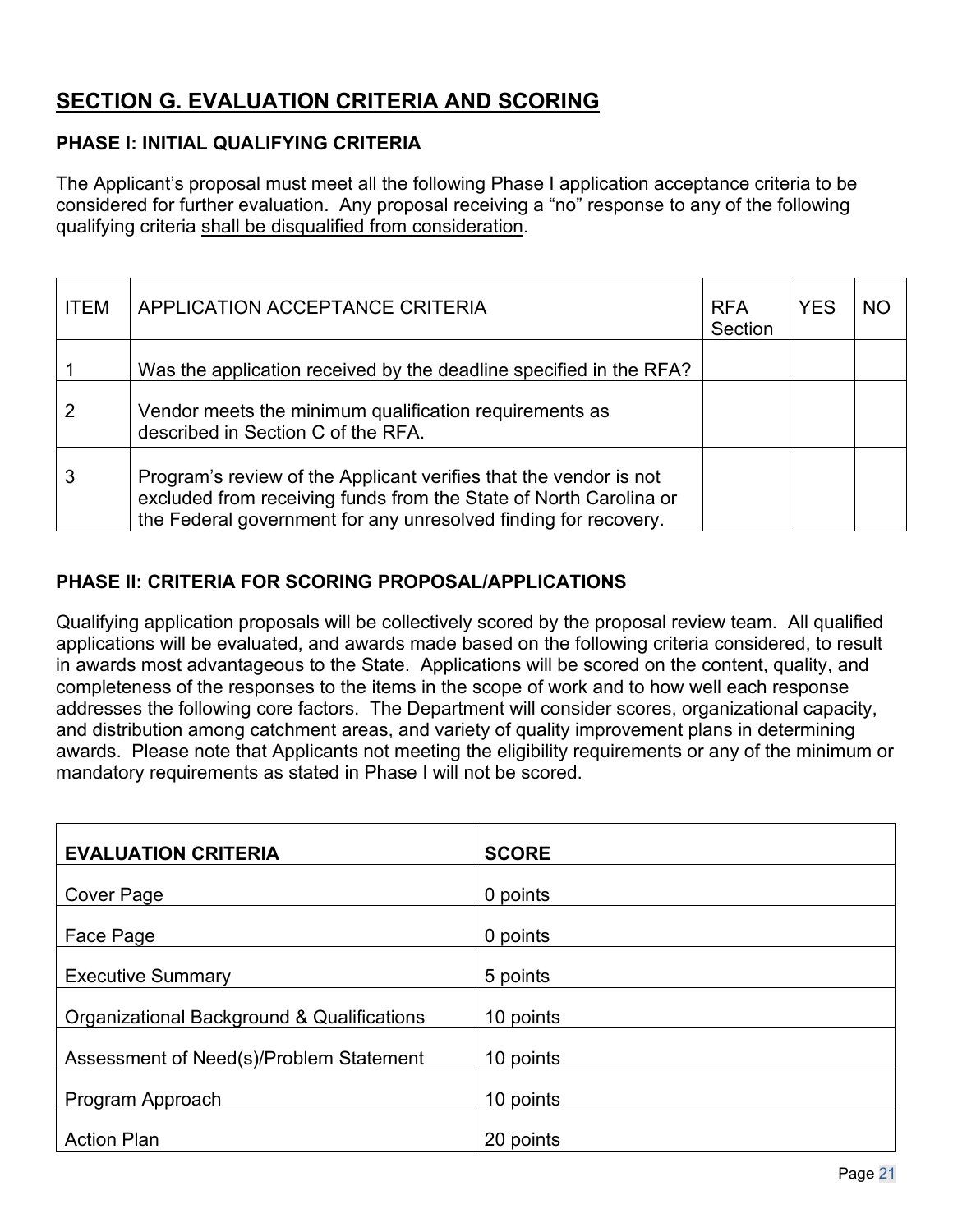| <b>Project Implementation Plan</b>  | 20 points         |
|-------------------------------------|-------------------|
| <b>Sustainability Plan</b>          | 5 points          |
| Line-Item Budget & Budget Narrative | 20 points         |
| <b>TOTAL POSSIBLE POINTS</b>        | <b>100 POINTS</b> |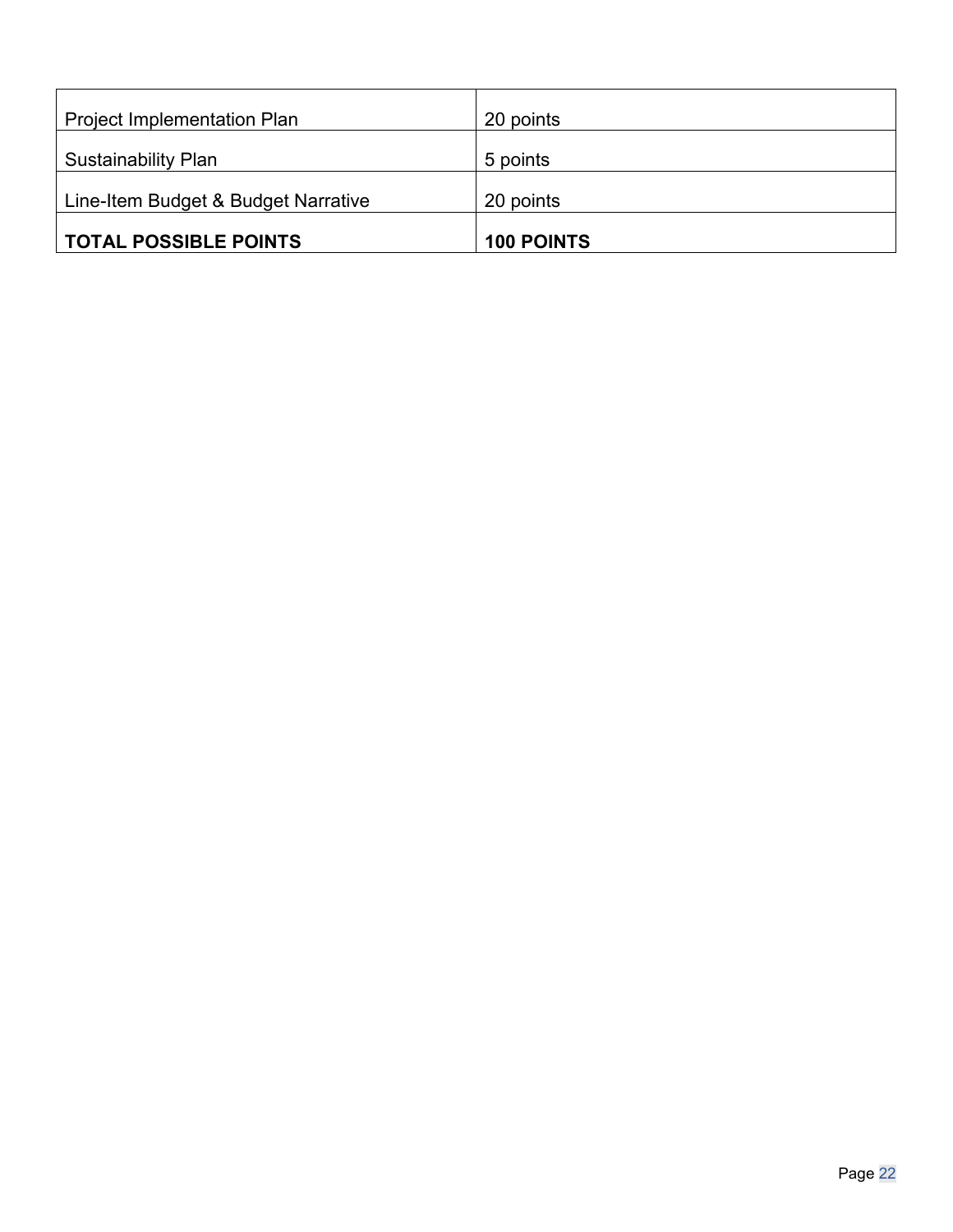# <span id="page-23-0"></span>**ATTACHMENT A – LINE-ITEM BUDGET & BUDGET NARRATIVE**

### **FFY 2023 (October 1, 2022 – September 30, 2023 FNS E&T Operating Budget)**

The RFA line-item operating budget shall constitute the total cost to the Department for complete performance in accordance with the requirements and specifications herein, including all applicable expenses such as administrative cost. Applicants shall not include any amounts not specifically allowed for in the line-item operating budget of this RFA. The Applicant shall not use any other tables or forms, nor modify the contents of any of the shaded cells in the Cost Table. If the Applicant is selected from this RFA to provide an FNS E&T program, all costs provided in the line-item budget must be firm and fixed for the duration of the subsequent contract. **Instructions:** Complete the operating budget table, providing line-item detail and the program total.

|                                                                      | <b>Contractor</b><br>Cost | <b>Federal</b><br>Cost | <b>Total</b><br><b>Amount</b> |
|----------------------------------------------------------------------|---------------------------|------------------------|-------------------------------|
| <b>Direct Costs:</b>                                                 |                           |                        |                               |
| a) Salary/Wages                                                      |                           |                        |                               |
| b) Fringe Benefits* Approved Fringe Benefit Rate Used:<br>$\%$       |                           |                        |                               |
| c) Staff Development                                                 |                           |                        |                               |
| d) Travel - Contractor Staff                                         |                           |                        |                               |
| e) Equipment                                                         |                           |                        |                               |
| f) Office Materials/Supplies                                         |                           |                        |                               |
| g) Printing and Communications                                       |                           |                        |                               |
| h) Cost of Space - Non-Residential                                   |                           |                        |                               |
| i) Service Payments                                                  |                           |                        |                               |
| <b>Total Direct Costs</b>                                            |                           |                        |                               |
| II. Indirect Costs/Overhead Expenses:                                |                           |                        |                               |
| j) Indirect Costs*Approved Indirect Cost Rate Used:<br>$\frac{0}{0}$ |                           |                        |                               |
| <b>Total Indirect Costs</b>                                          |                           |                        |                               |
| III. Recipient Reimbursements & Other Costs                          |                           |                        |                               |
| k) Recipient Dependent Care                                          |                           |                        |                               |
| I) Recipient Transportation & Other Costs                            |                           |                        |                               |
| <b>IV. Total Costs</b>                                               |                           |                        |                               |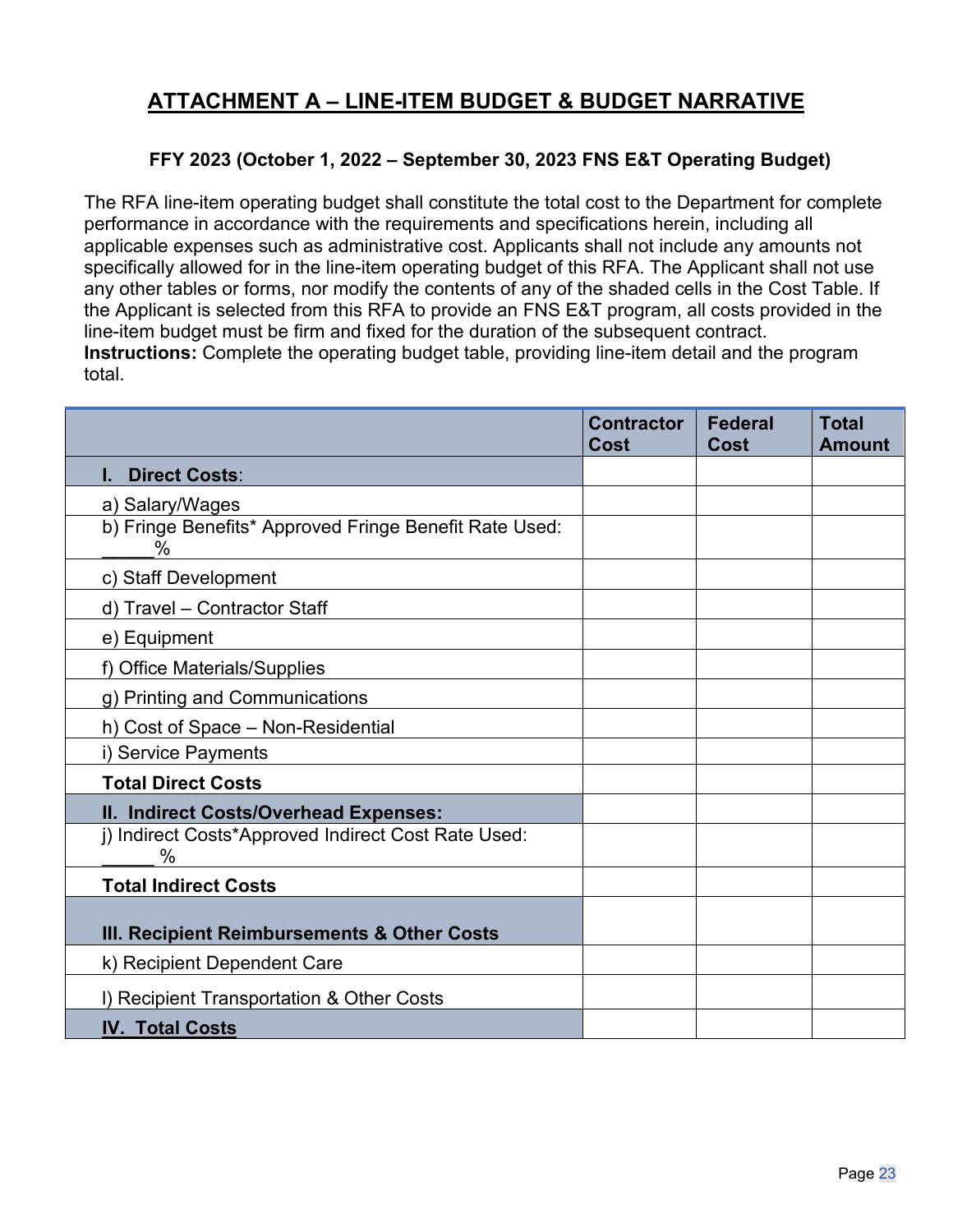#### **FFY 2023 FNS E&T Budget Narrative**

**Instructions:** Provide a detailed budget narrative that explains and justifies each cost and clearly explains how the amount for each line item in the operating budget was determined.

#### **A. Salary/Wages – Total: \$0**

Staff position should be described in FTE and time spent on the project.

| <b>Name of Employee</b> | <b>Title</b> | <b>Annual</b><br><b>Salary</b> | Percentage<br>charged to<br>FNS E&T | <b>Amount</b><br>charged to<br><b>FNS E&amp;T</b> |
|-------------------------|--------------|--------------------------------|-------------------------------------|---------------------------------------------------|
|                         |              |                                |                                     |                                                   |
|                         |              |                                |                                     |                                                   |
|                         |              |                                |                                     |                                                   |
|                         |              |                                |                                     |                                                   |
|                         |              |                                |                                     |                                                   |
|                         |              |                                |                                     |                                                   |
|                         |              |                                |                                     |                                                   |
|                         |              |                                |                                     |                                                   |
|                         |              |                                |                                     |                                                   |
|                         |              |                                |                                     |                                                   |
|                         |              |                                |                                     |                                                   |
| <b>Total</b>            |              |                                |                                     | \$0                                               |

**B. Fringe Benefits – (**Breakdown Per Position) **Total: \$0** If charging fringe and benefits to the E&T program, please provide the approved fringe rate.

|                                                                                       | <b>Position Title:</b><br>FICA:<br>Unemployment:<br>Retirement:<br>Health Insurance: |            |  |  |  |
|---------------------------------------------------------------------------------------|--------------------------------------------------------------------------------------|------------|--|--|--|
|                                                                                       | C. Staff Development -                                                               | Total: \$0 |  |  |  |
|                                                                                       | D. Travel - Contractor Staff                                                         | Total: \$0 |  |  |  |
| *NOTE: Mileage charged must meet the requirements of the current IRS established rate |                                                                                      |            |  |  |  |
|                                                                                       | and Section 5.1.26 of the NC OSBM Budget Manual.<br>E. Equipment -                   | Total: \$0 |  |  |  |
|                                                                                       | F. Office Materials/Supplies -                                                       | Total: \$0 |  |  |  |
|                                                                                       |                                                                                      |            |  |  |  |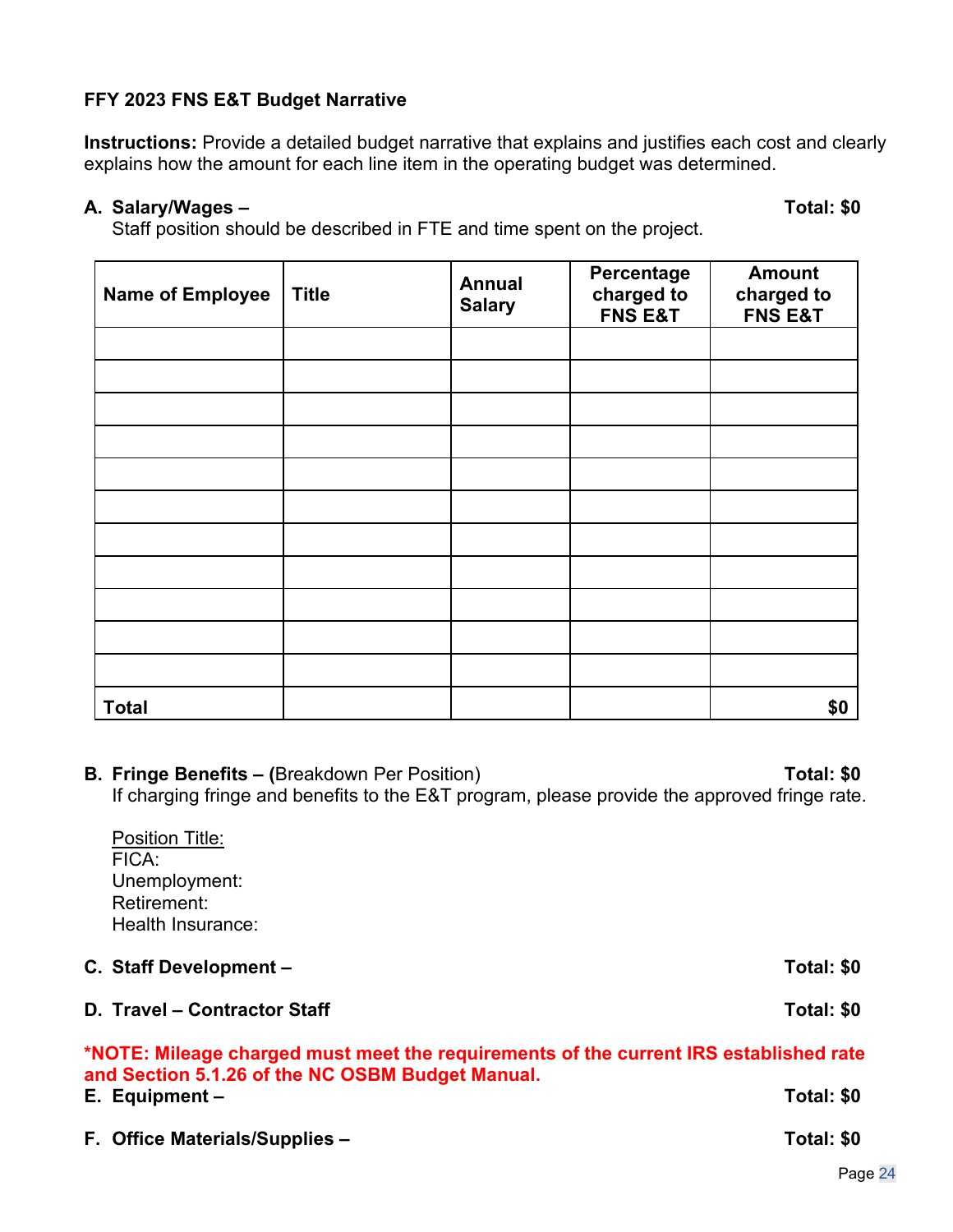| G. Printing and Communications (Marketing, Advertising, etc.) -                                                                                                                                                                                                                                                                                                                                                                                                                                                                                  | Total: \$0 |
|--------------------------------------------------------------------------------------------------------------------------------------------------------------------------------------------------------------------------------------------------------------------------------------------------------------------------------------------------------------------------------------------------------------------------------------------------------------------------------------------------------------------------------------------------|------------|
| H. Cost of Space – Non-Residential –                                                                                                                                                                                                                                                                                                                                                                                                                                                                                                             | Total: \$0 |
| Example based on square footage calculation:<br>The total monthly cost of space is \$5,000 per month which includes rent, utilities, repairs and<br>maintenance, and janitorial services. Cost of space is appropriated according to space<br>occupied by program staff. Total square footage for the office is 4,000. The Targeted<br>Assistance program is allocated 700 square feet, or 17.5% of the total Refugee Office square<br>footage. Cost of space for Targeted Assistance: $$5,000 \times 17.5\% \times 12 \text{ months} = $10,500$ |            |
| I. Service Payments –                                                                                                                                                                                                                                                                                                                                                                                                                                                                                                                            | Total: \$0 |
| J. Indirect (Overhead) Costs -                                                                                                                                                                                                                                                                                                                                                                                                                                                                                                                   | Total: \$0 |
| K. Recipient Dependent Care -                                                                                                                                                                                                                                                                                                                                                                                                                                                                                                                    | Total: \$0 |
| L. Recipient Transportation & Other Costs -                                                                                                                                                                                                                                                                                                                                                                                                                                                                                                      | Total: \$0 |
| <b>Recipient Transportation: \$0</b>                                                                                                                                                                                                                                                                                                                                                                                                                                                                                                             |            |

**Recipient Temporary (up to 3 months) Residential Room and Board: \$0** 

**Recipient Uniforms: \$0**

### **TOTAL: \$**

**\*NOTE: Applicant is requesting a 50%/50% federal government match reimbursement from the USDA for the total cost of each line item outlined in the budget. Therefore, each total amount listed here in the budget narrative will appear to be cut in half (divided by 2) on the budget to reflect the actual program expense incurred by the Contractor Agency.**